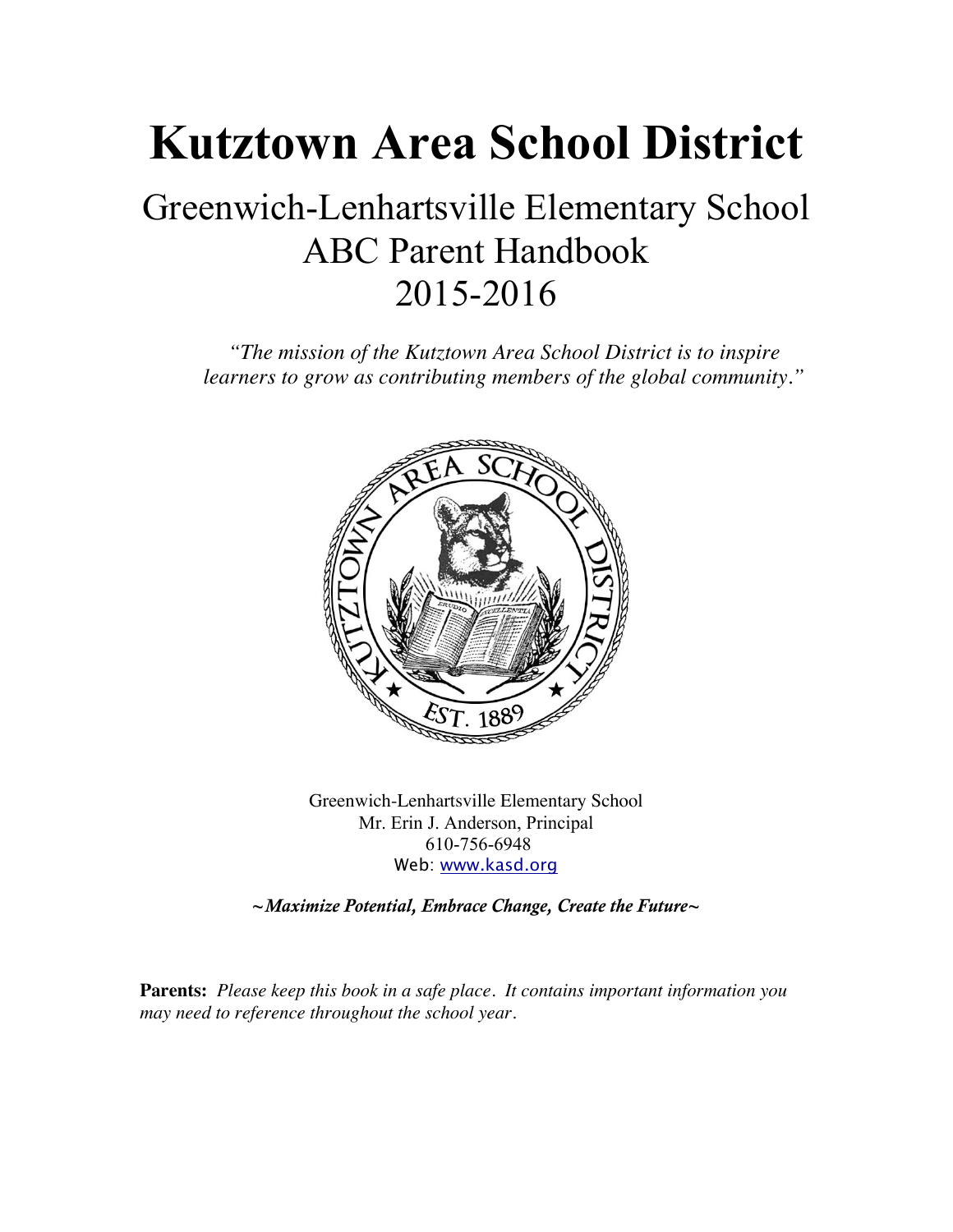#### **Greenwich-Lenhartsville Elementary School Mission Statement:**

*Through the active involvement of our professional and caring staff, parents, and shared leadership, Greenwich-Lenhartsville Elementary offers all students a safe learning environment and a comprehensive educational program. We feel both parents and teachers have valuable talents, skills, and resources that can be used in a positive way to provide our students with a tremendous learning opportunity. In partnership with all stakeholders, we are dedicated to meeting the academic, social, and emotional needs of all our students.*

Dear Parent(s) / Guardian(s):

Welcome to the 2015-2016 school year! We are excited to see all our students on the first day of school at Greenwich-Lenhartsville Elementary School on Monday, August 24. Whether you are a newcomer to our school or an "old timer," we hope you will find this school year to be a memorable and exciting one.

Along with many other elements, we believe that cooperation and respect are essential elements to experiencing success. With that in mind, we kindly ask that you read this handbook thoroughly and discuss its contents with your child. After you have read and discussed it, please sign and return the acknowledgement page at the end of this handbook. You may then keep this handbook as a handy referral throughout the school year.

We thank you in advance for taking an active role in your child's education and hope you will continue to seek out more opportunities to be a part of your child's educational experience. Please be sure to read your child's classroom newsletters and check our school website and teacher websites often for upcoming events and information.

Another great way to be involved is to become and active member of our Parent Teacher Organization (PTO). Our PTO is a wonderful group that supports the learning and growth of our students in many ways. Information including meeting dates and times will be distributed to families at Back To School Night and is available throughout the year. We hope to see you in attendance at least one PTO meeting between September and June.

At Greenwich-Lenhartsville Elementary School, we believe that every child can and will learn. We hope you will join us in providing your child with those opportunities to learn and grow by being an active partner in their education. We are looking forward to working together with you and your child this school year!

Believe,

Mr. Erin J. Anderson Principal, Greenwich-Lenhartsville Elementary School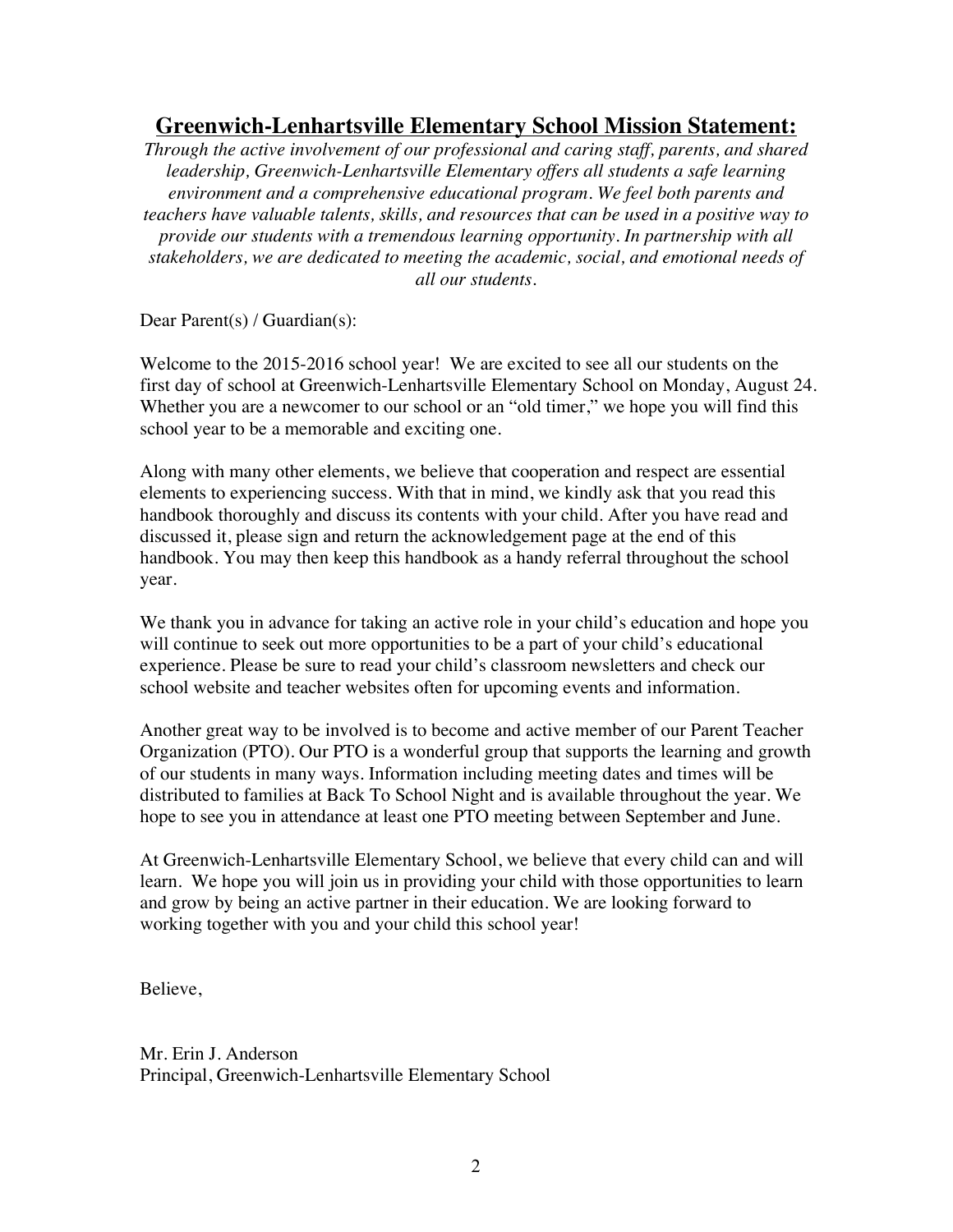#### **GREENWICH-LENHARTSVILLE ELEMENTARY SCHOOL 2015-2016 Staff**

| Mr. Anderson                                                                                                                             |                                         | Principal                                                       |                                                                                              |  |
|------------------------------------------------------------------------------------------------------------------------------------------|-----------------------------------------|-----------------------------------------------------------------|----------------------------------------------------------------------------------------------|--|
| Mrs. Barrell                                                                                                                             |                                         | Secretary                                                       |                                                                                              |  |
| Mrs. Fly                                                                                                                                 |                                         | Office Aide                                                     |                                                                                              |  |
| Mrs. Parker                                                                                                                              |                                         | Kindergarten                                                    |                                                                                              |  |
| <b>Mrs. Dahlquist</b>                                                                                                                    |                                         |                                                                 | Kindergarten                                                                                 |  |
| Mrs. Austin                                                                                                                              |                                         | Grade 1                                                         |                                                                                              |  |
| Mrs. Wessner                                                                                                                             |                                         | Grade 1                                                         |                                                                                              |  |
| Ms. Dewald                                                                                                                               |                                         | Grade 2                                                         |                                                                                              |  |
| Mr. Sabetti                                                                                                                              |                                         | Grade 2                                                         |                                                                                              |  |
| Mrs. Young                                                                                                                               |                                         | Grade 3                                                         |                                                                                              |  |
| Ms. Scheidt                                                                                                                              |                                         | Grade 3                                                         |                                                                                              |  |
| Mrs. Oswald                                                                                                                              |                                         | Grade 4                                                         |                                                                                              |  |
| Mrs. Raifsnider                                                                                                                          |                                         | Grade 4                                                         |                                                                                              |  |
| Mrs. Ashman                                                                                                                              |                                         | Grade 5                                                         |                                                                                              |  |
| Mrs. Blatt                                                                                                                               |                                         | Grade 5                                                         |                                                                                              |  |
| Special Education/Read 180<br><b>Mrs. Nattress</b><br><b>Special Education</b><br><b>Mrs. Schoener</b><br>Mrs. Oppmann Special Education |                                         | Mrs. Steigerwalt<br>Mrs. Keglovits<br>Mrs. Heid<br>Mrs. Sherrer | School Counselor<br>Reading Specialist<br><b>Instructional Support</b><br><b>Staff Nurse</b> |  |
| <b>Mrs. Hill-Chaney</b><br>Mr. Ebner<br>Mrs. Hartman                                                                                     | Art<br>Technology<br><b>Vocal Music</b> | Mrs. Mohler<br>Mr. Fretz                                        | <b>Instrumental Music</b><br>Fitness                                                         |  |
| Mrs. Caulfield<br>Mrs. Ziegler                                                                                                           | Library<br>Gifted Program               | Mr. DeWitt                                                      | Speech/Language                                                                              |  |
| Mr. Ritzman                                                                                                                              | <b>Head Custodian</b>                   | Mr. Boger                                                       | Custodian                                                                                    |  |
| Mr. Torres                                                                                                                               | Custodian                               | Mrs. McCoach                                                    | Paraprofessional                                                                             |  |
| Mrs. Silberman                                                                                                                           | Paraprofessional                        | Mrs. Faust                                                      | Paraprofessional                                                                             |  |
| Mrs. DeLong                                                                                                                              | Paraprofessional                        | Mrs. Sharp                                                      | Library Aide                                                                                 |  |
| Mrs. Moyer-Bercaw Reading Aide                                                                                                           |                                         | Ms. Ruch                                                        | <b>RTII Aide</b>                                                                             |  |
| Mrs. Berger                                                                                                                              | <b>Head Cook</b>                        | Mrs. Wessner                                                    | Food Service                                                                                 |  |
| Ms. Fusselman                                                                                                                            | Food Service                            | Mrs. Schmeck                                                    | <b>Elementary Nurse</b>                                                                      |  |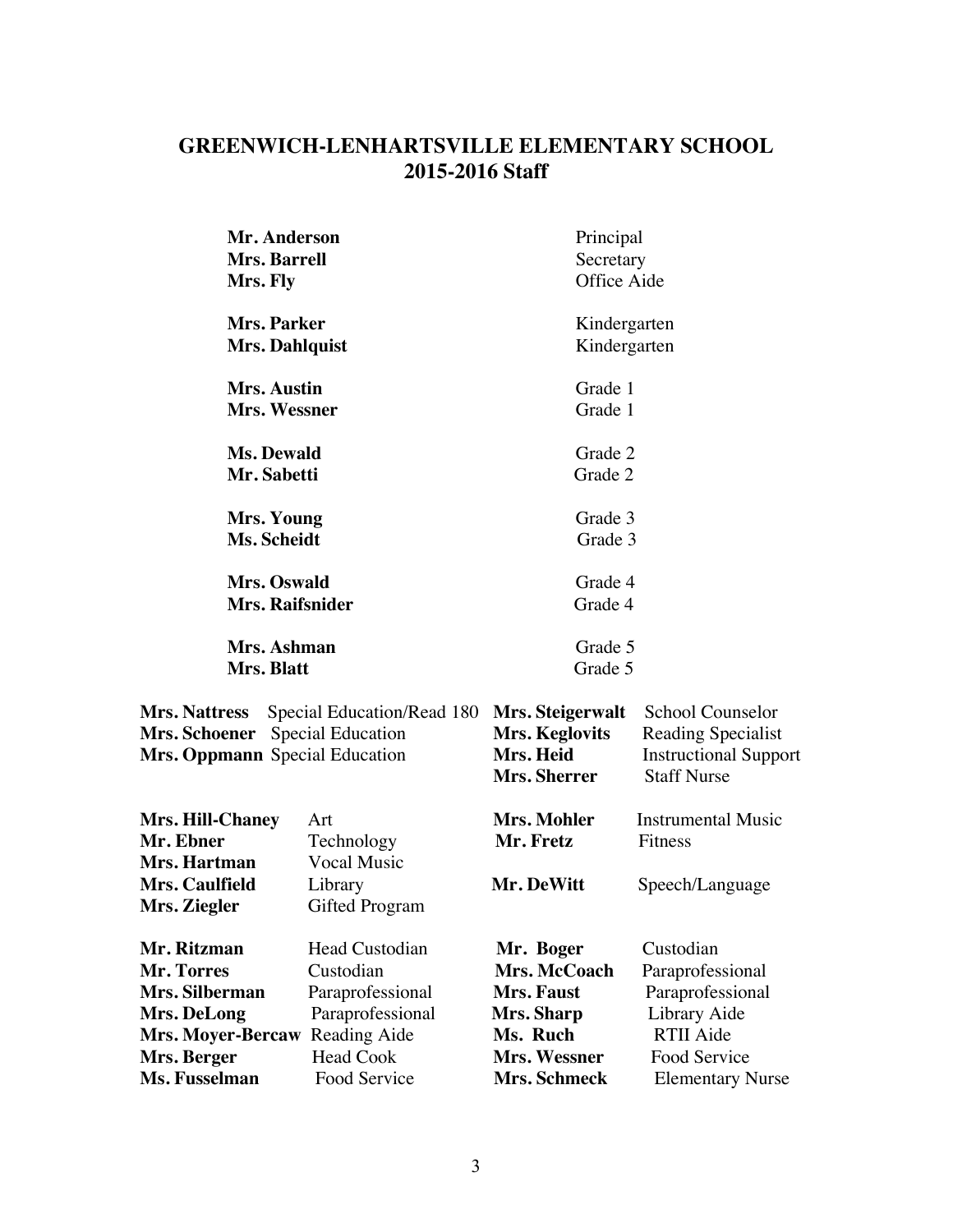| <b>TABLE OF CONTENTS</b>                  | <b>PAGE</b> |  |
|-------------------------------------------|-------------|--|
| ABC's of Positive Parenting               | 6           |  |
| Ten Reasons for Reading to Your Children  | 7           |  |
| Arrival                                   | 8           |  |
| <b>Assembly Programs</b>                  | 8           |  |
| Attendance                                | $8 - 11$    |  |
| <b>Birthdays</b>                          | 11          |  |
| <b>Birthday Books</b>                     | 11          |  |
| <b>Bullying</b>                           | 11-12       |  |
| <b>Bus Rules</b>                          | 12          |  |
| Calendar                                  | 12          |  |
| Chorus                                    | 12          |  |
| <b>Communicable Diseases</b>              | $12 - 13$   |  |
| Conferences                               | 13          |  |
| <b>Concussion Management</b>              | 13          |  |
| <b>Connect ED</b>                         | 13          |  |
| <b>Cough Drops</b>                        | 13          |  |
| <b>Custody Information</b>                | $13 - 14$   |  |
| Discipline                                | $14 - 15$   |  |
| Dismissal                                 | $15-16$     |  |
| <b>Early Dismissal</b>                    | 16          |  |
| Elementary Student Assistance Team (ESAP) | 16          |  |
| <b>Emergency Drills</b>                   | 16          |  |
| <b>Emergency Information Forms</b>        | 16          |  |
| <b>Emergency Staff Leader</b>             | 17          |  |
| <b>Excuse Blanks</b>                      | 17          |  |
| Footwear                                  | 17          |  |
| Free and Reduced-Price Lunches            | 17          |  |
| Guidance                                  | 17          |  |
| Gum                                       | 17          |  |
| <b>Health Program</b>                     | 17          |  |
| Homework                                  | 18          |  |
| Injuries                                  | 18          |  |
| <b>Instrumental Music</b>                 | 18          |  |
| <b>Integrated Pest Management (IPM)</b>   | 18          |  |
| <b>Junk Food</b>                          | 18          |  |
| Lost and Found                            | 19          |  |
| <b>Lunch Money</b>                        | 19          |  |
| <b>Lunch Visitation</b>                   | 19          |  |
| Medication                                | 19          |  |
| Moodle                                    | 19          |  |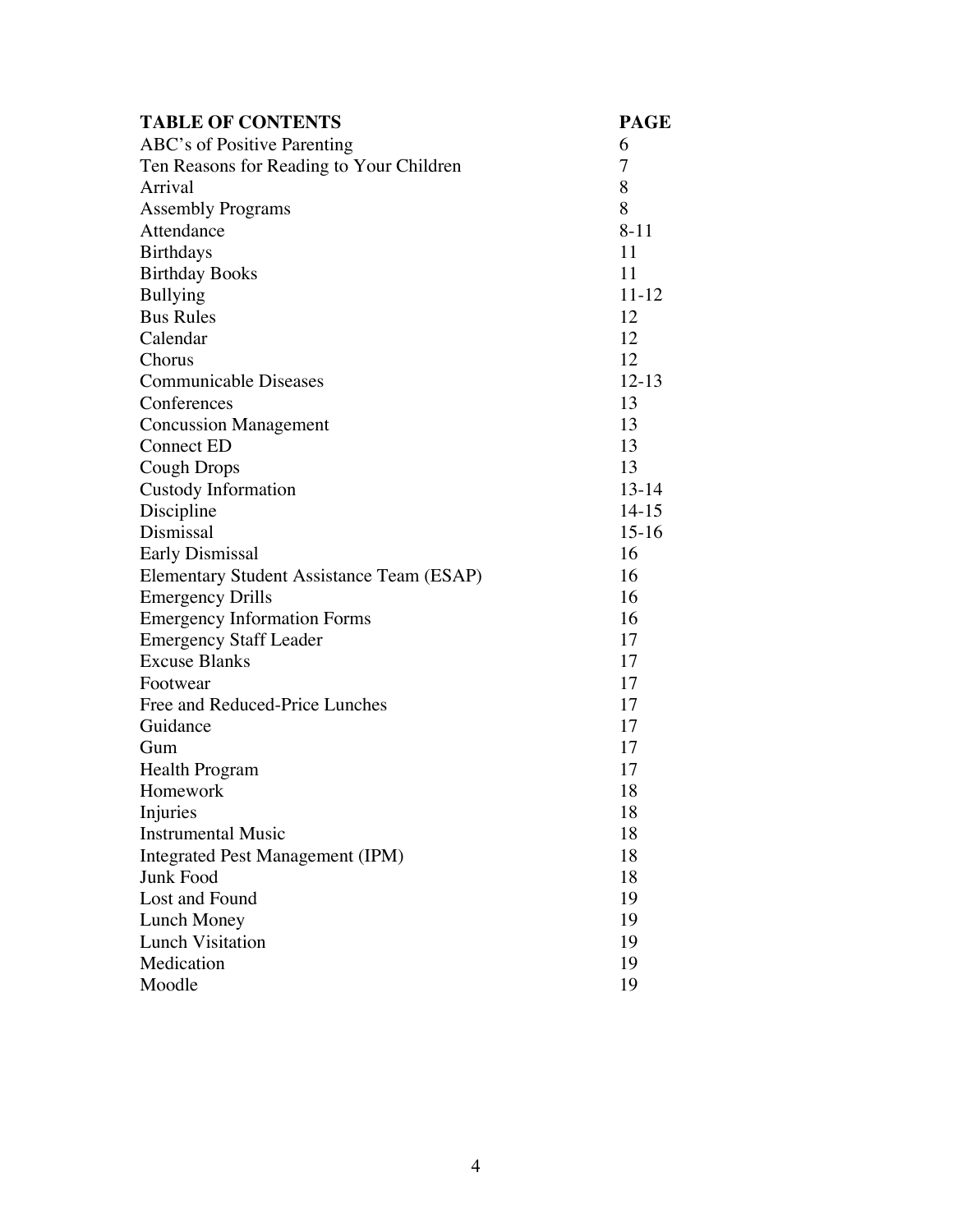| <b>TABLE OF CONTENTS (CONTINUED)</b>     | <b>PAGE</b> |
|------------------------------------------|-------------|
| Non-Discrimination Policy                | 19-20       |
| Office                                   | 20          |
| <b>PTO</b>                               | 20          |
| Personal Appearance                      | $20 - 21$   |
| Photographs                              | 21          |
| Playground                               | 21          |
| Policies                                 | $21 - 22$   |
| Programs – Handicapped Students          | 22          |
| Questions and Concerns                   | 22          |
| <b>Report Cards and Conferences</b>      | 22          |
| <b>Retention In Grade</b>                | 22          |
| Rollerblades/Skateboards/Scooters        | 22          |
| Safe Arrival Program                     | $22 - 23$   |
| <b>Safety Patrol</b>                     | 23          |
| Five-Day Schedule                        | 23          |
| <b>Standardized Testing</b>              | 23          |
| <b>Student Day</b>                       | 23          |
| <b>Student Responsibilities</b>          | $23 - 24$   |
| <b>Technology Policy</b>                 | 24          |
| Telephone Use                            | 24          |
| <b>Toys</b>                              | 24          |
| <b>Transportation Information</b>        | $25 - 26$   |
| Unbirthdays                              | 26          |
| Vacations                                | 26          |
| <b>Visitors</b>                          | 26          |
| Volunteers                               | 26          |
| Weather                                  | 27          |
| Website                                  | 27          |
| Words of Wisdom                          | 27          |
| <b>XYZ</b>                               | 27          |
| <b>Authorization for Medication Form</b> | 28-29       |
| <b>Protected Student Information</b>     | 30          |
| Acknowledgement Form/Sign-Off Sheet      | 31          |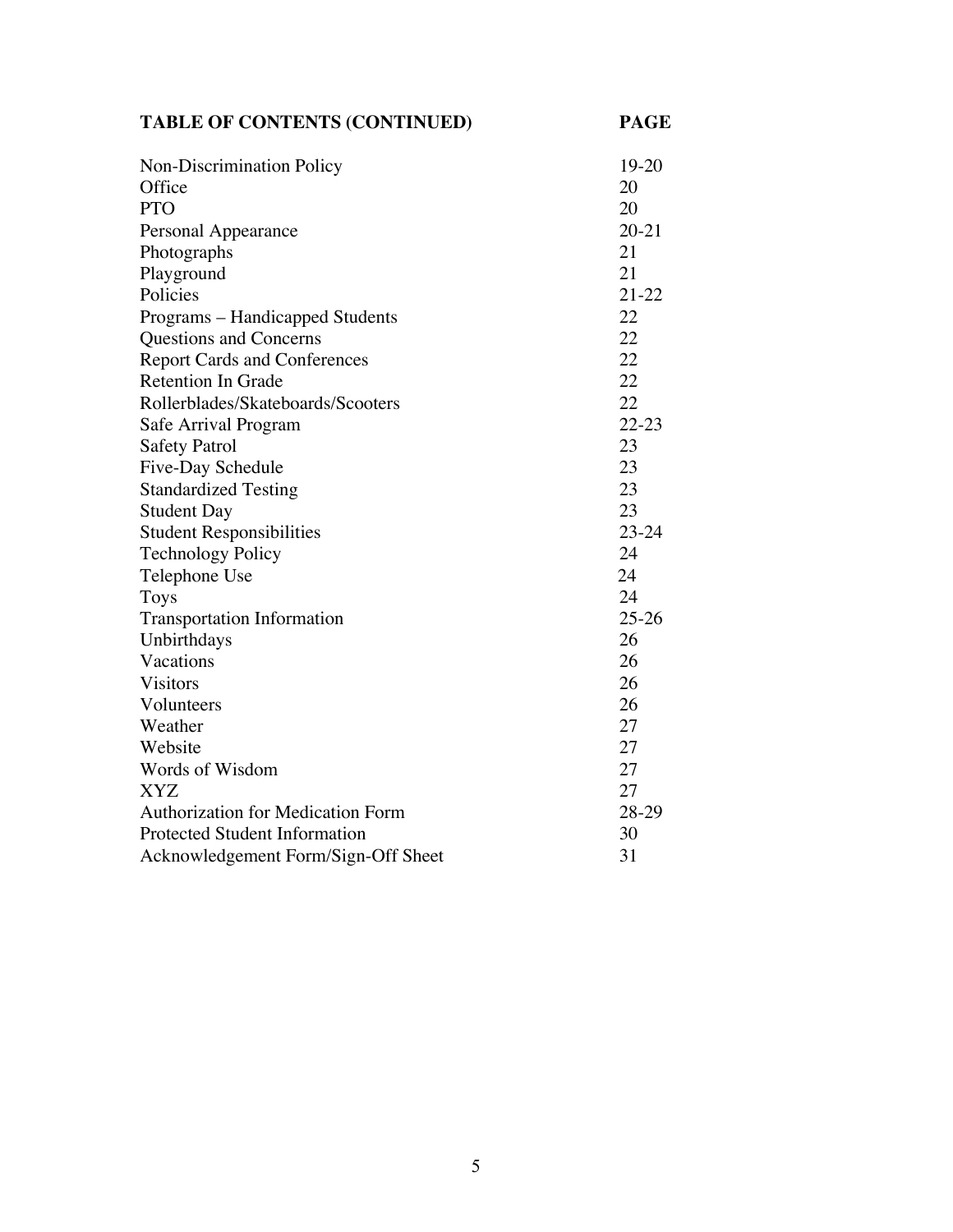### ABC'S OF POSITIVE PARENTING

**A**ccept the individuality of your child. **O**bserve classroom progress through

**B**elieve in your child.

**C**ompliment the smallest efforts of your child. **Q**uestion the amount of time you

**D**iscipline your child calmly and without anger.

**E**njoy simple things with your child.

**F**orgive your child.

**Greet your child with a smile.** 

**I**mitate the simple faith and optimism **Value the time you share alone with** of your child. your child.

**K**now what matters most to your child.

Love your child with daily expressions and kisses. of affection.

**Model appropriate behaviors for your** with your child. child.

Dr. Anthony P. Witham President American Family Institute your child's schoolwork.

**P**ause and have fun with your child.

spend with your child.

**R**ead frequently.

**S**tudy and grow with your child.

**T**alk in a gentle tone to your child.

**U**nderstand and nurture the traits you **Hug** your child. **We use that the same of the same wish for your child.** 

**Joke with your child. Work toward appreciating small** successes with your child.

**X**XX – Give your child lots of hugs

**Y**ield to building happy memories

**Z**ero in on your strengths as parent-**Nurture the creativity in your child.** celebrating the positive differences you are making for a better tomorrow.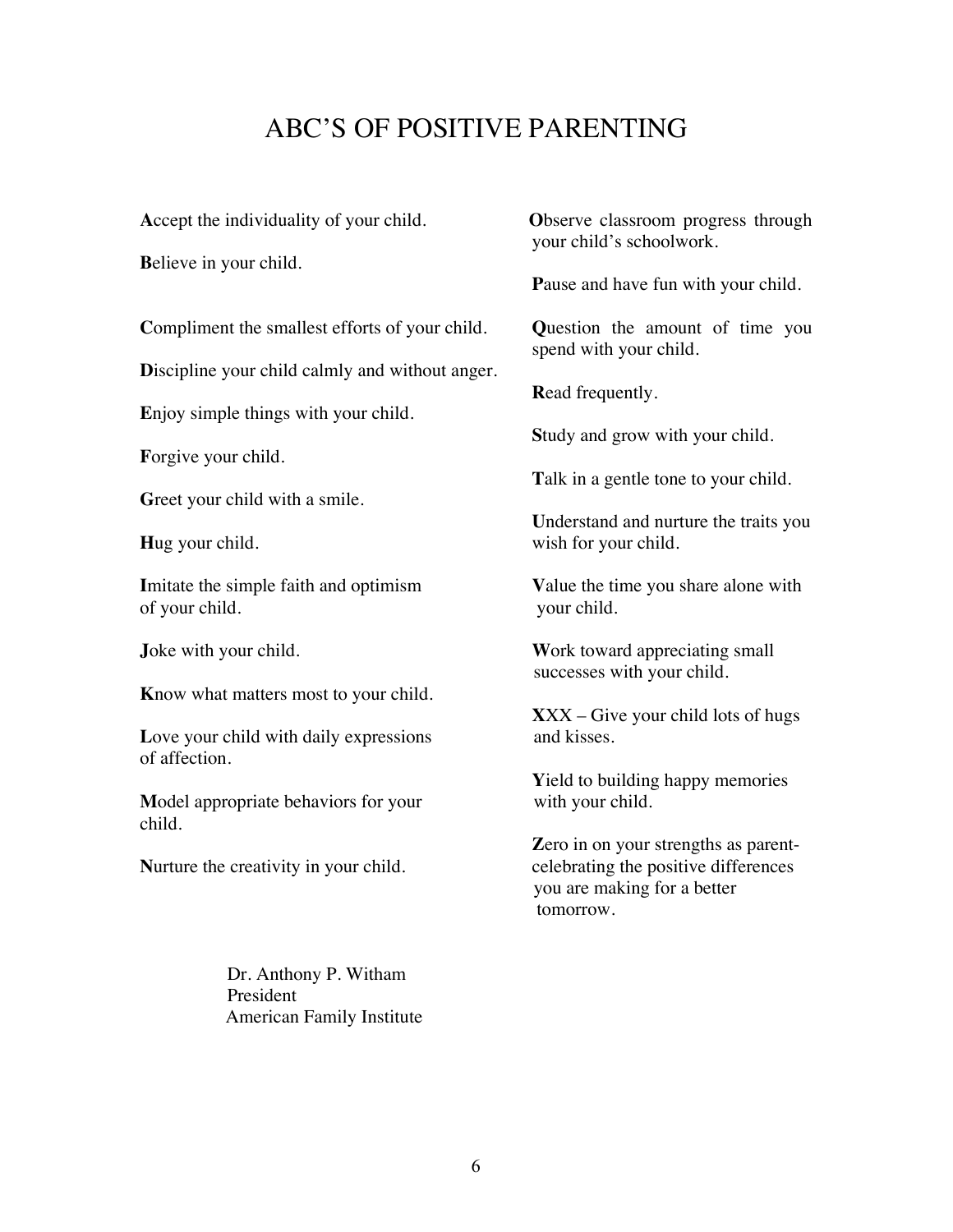#### **10 reasons for reading to your children…**

- *1. Because when you hold them and give them this attention, they know you love them.*
- *2. Because reading to them will encourage them to become readers.*
- *3. Because children's books today are so good that they are fun even for adults.*
- *4. Because illustrations in children's books often rank with the best, giving children a lifelong feeling for good art.*
- *5. Because books are one way of passing on your values.*
- *6. Because books will enable your child's imagination to soar.*
- *7. Because, until they learn to read themselves, they will think you are magic.*
- *8. Because, for that short space of time, they will stay clean and quiet.*
- *9. Because, if you do, they may then let you read in peace.*
- *10. Because every teacher and librarian they ever encounter will thank you.*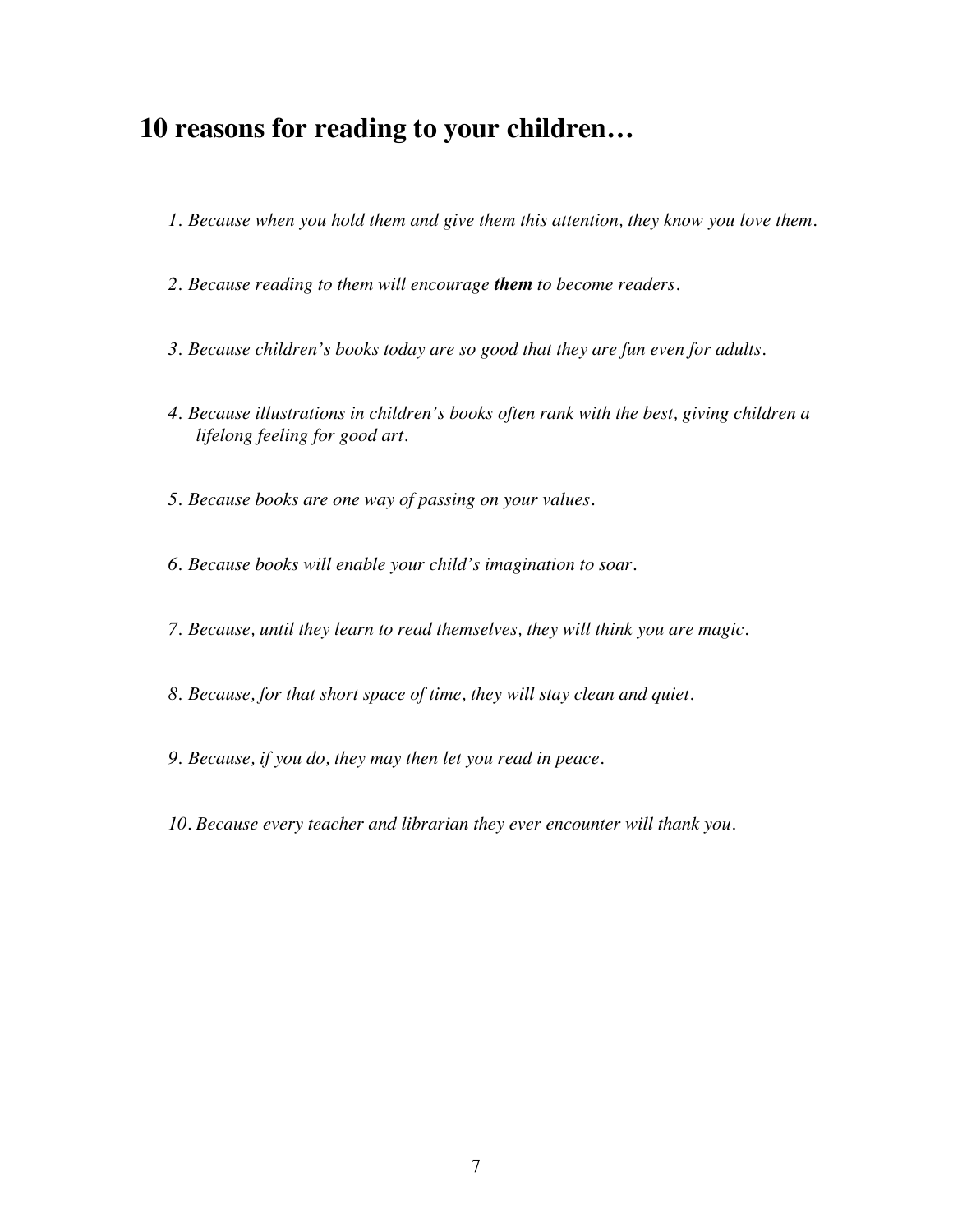#### **ARRIVAL**

#### Early Arrivals

Greenwich Elementary students may enter the building at the main entrance. Children will be supervised in the gym and cafeteria between 8:15 and 8:45 a.m. At 8:45 a.m., they will be dismissed to their classrooms. Students should not arrive at school earlier than 8:15 a.m. We realize that there may be an emergency situation during the year when it becomes necessary to drop your child off before 8:15 a.m. If that should happen, please call the office to make special arrangements.

#### Late Arrivals

Students arriving after 9:00 a.m. should enter through the front door and report to the main office. Students arriving after 9:00 a.m. will be marked tardy. Students arriving after 10:30 a.m. will be marked as a half-day absence.

#### Arrival Time

Students arriving by car should arrive no later than 8:45 a.m. This will allow ample time to unpack and prepare for the day. **Students who arrive after dismissal to the classrooms (8:45 am) are less likely to be prepared for the start of the school day.**

#### **ASSEMBLY PROGRAMS**

The Greenwich Elementary School Parent Teacher Organization graciously provides funding for assembly programs throughout the school year.

#### **ATTENDANCE**

Policy #204 – Attendance:

#### **SEE APPENDIX A (ATTENDANCE) IN BACK OF THIS BOOK**

Students are expected to attend school in accordance with the laws of this State. The following conditions constitute acceptable reasons for absence from school: illness, quarantine, recovery from an accident, required court attendance, death in family, family educational trips, and educational tours and trips.

A child who has been absent will be given an excuse blank upon their return to school. Our office will also accept a written excuse signed by a parent (up to 10 per school year) or a physician's excuse. If no excuse is returned within three (3) school days following the absence, it will be considered illegal/unexcused and recorded accordingly.

*After 3 or more consecutive days of absence (excluding approved educational trips) at any time or after 5 total absences in one marking period (excluding approved educational trips), a child's classroom teacher will contact the parent via a phone call or email to check in. The teacher will speak with the parent regarding any missed assignments, classwork, and/or homework and generate a plan for*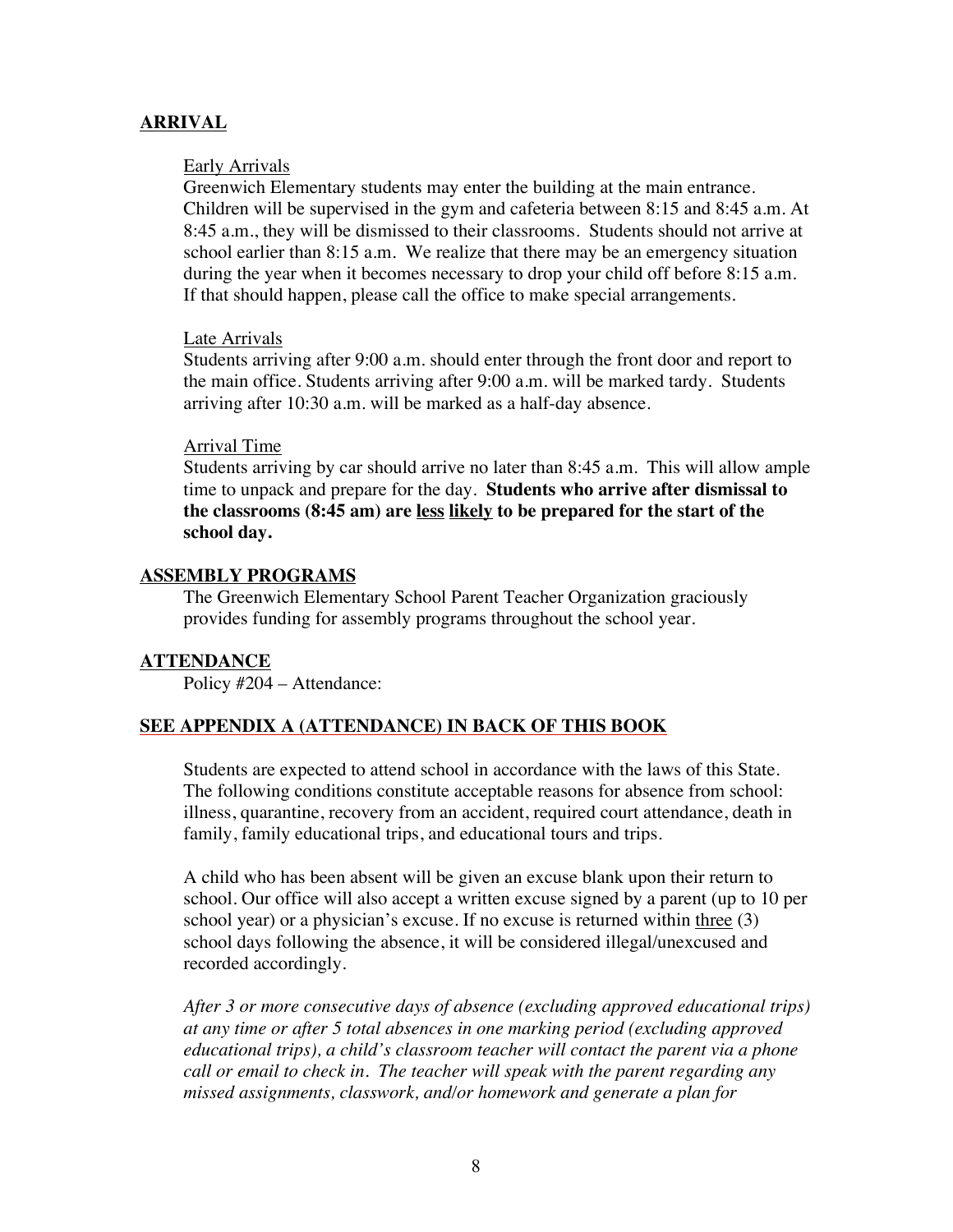*how/when the work will be completed.* 

*After 10 cumulative days of absence, including approved educational trips, the school principal will contact the parent via a phone call or email to schedule a conference with the parent, classroom teacher, principal and school counselor. The conference will be held to determine the need for any additional supports the child or family may need to improve attendance.*

*After 15 cumulative days of absence, including approved educational trips, the parent will be contacted by either the school principal or school counselor to generate a formal Truancy Elimination Plan to improve attendance. The parent will be required to attend a Truancy Elimination meeting with the classroom teacher, school counselor, and principal.* 

After three illegal/unexcused absences, the school district reserves the right to refer the matter to the District Justice for prosecution in accordance with the provisions of the PA School Code. Letters will be sent when a student has excessive tardiness, or when a student has 10 cumulative days of absence and 15 cumulative days of absence.

**When a physician sees students during the school day, parents are urged to request a medical excuse. Absences accompanied by a doctor's excuse are not considered to be cumulative. A student is permitted no more than 10 cumulative days of absence documented by parental excuse each school year. (Absences documented by doctor's excuse can exceed this limit.)**

**The school day officially begins at 9:00 a.m**. Students who arrive prior to 10:30 a.m. will be marked tardy, and a tardy slip will be issued. After 10:30 a.m., the student will be charged with a half-day absence. A student who leaves prior to 2:00 p.m. will be charged with a half-day absence.

**Medical/Dental appointments** – If you wish to have your child excused from school for a medical/dental appointment, please notify the teacher at the beginning of the school day or call the school office. Please come to the office to pick up your child and again upon returning her/him to school. All students are signed in and out on the register in the office. The office staff will call the classroom to ask the teacher to release your child. *In most cases, Dr. appointments scheduled during school hours will not require a student to miss an entire day of school. Depending on the time or location of the appointment, the child is expected to be at school either immediately before or immediately after the appointment.* We appreciate your efforts to schedule medical/dental appointments at times other than school hours.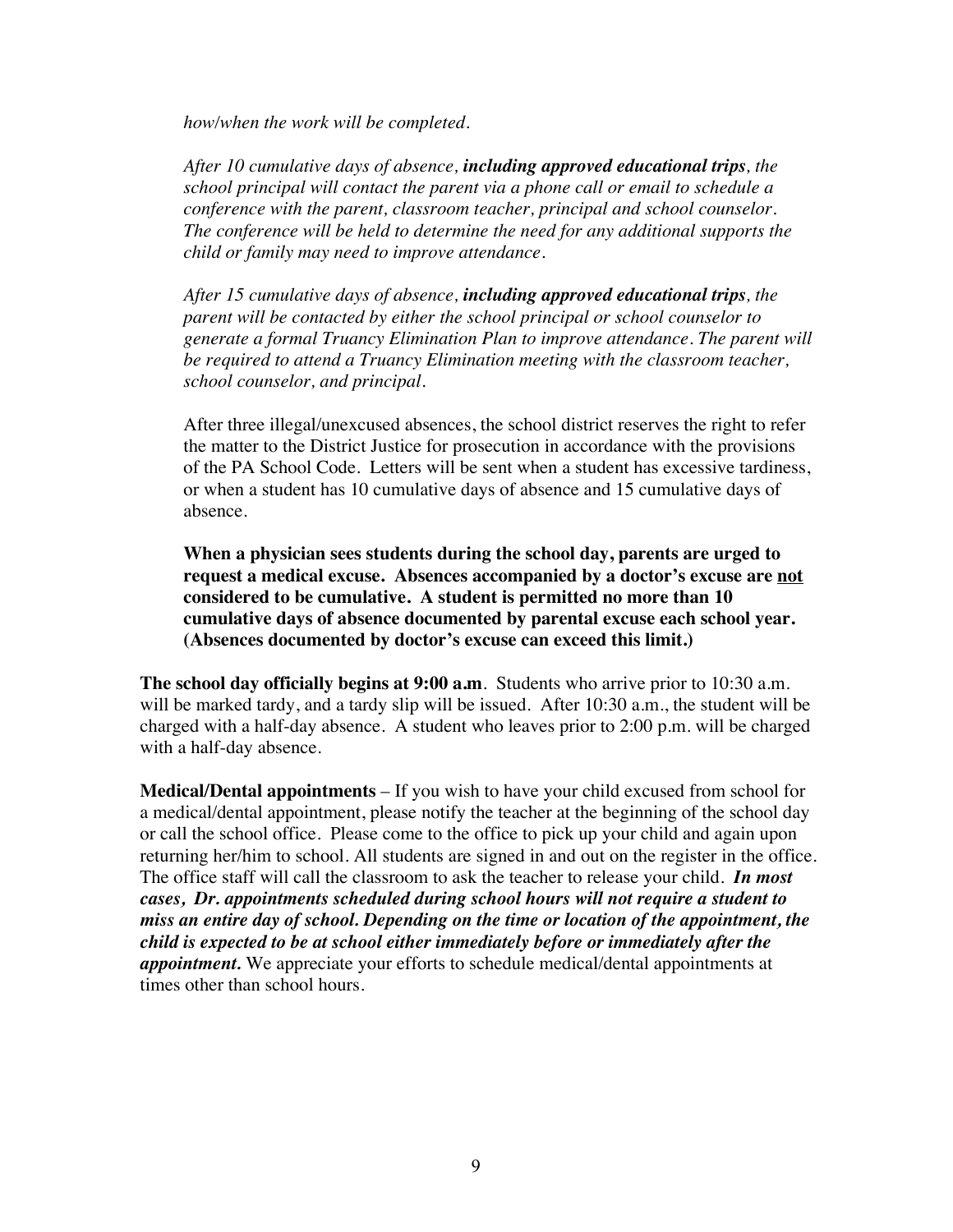#### **The following guidelines have been developed based on the recommendations of the Pennsylvania Department of Education and in compliance with District Policy #204.**

#### **Excessive Absences:**

When a student reaches the threshold of cumulative absences in a school year (10) days documented by parental excuse *or educational trip*), a letter will be sent to the parents informing them that any absences thereafter must be substantiated by a doctor's note, or the absence will be deemed unlawful/unexcused. In turn, if excessive unlawful absences have accrued, truancy proceedings may be instituted.

*Procedures:* When a student's absences reach or exceed 10 cumulative days, the Building Administration will issue a ten-day letter to the parents.

*In calculating the number of cumulative days, those absences verified by a doctor's note will NOT count toward the ten days.*

#### **Unlawful Absences:**

All absences should be treated as unlawful until the school district receives a written excuse explaining the reason(s) for an absence. **Parents should be informed that if they fail to provide a written excuse within three days of the absence, the absence would be permanently counted as unlawful.**

Parents/Guardians must submit the written explanation within three days of the student's return to school. Each building administrator will determine the validity of submitted excuses.

#### *First Unlawful Absence:*

First letter mailed home to the parent/guardian notifying them of the unlawful absence.

#### *Second Unlawful Absence*;

Second letter mailed home to the parent/guardian notifying them of the unlawful absence.

#### *Third Unlawful Absence:*

Third letter mailed home to the parent/guardian notifying them of the unlawful absence and requesting a school-family conference to develop a Truancy Elimination Plan.

#### *Fourth and Subsequent Unlawful Absences:*

**School will notify the family that the truancy elimination plan has been violated and issue truancy citation(s).**

#### **Truancy Elimination Plan:**

Issues to be reviewed at the school-family conference include the appropriateness of the child's educational environment, current academic difficulties, physical or behavioral health issues, and family/environment concerns. At the end of the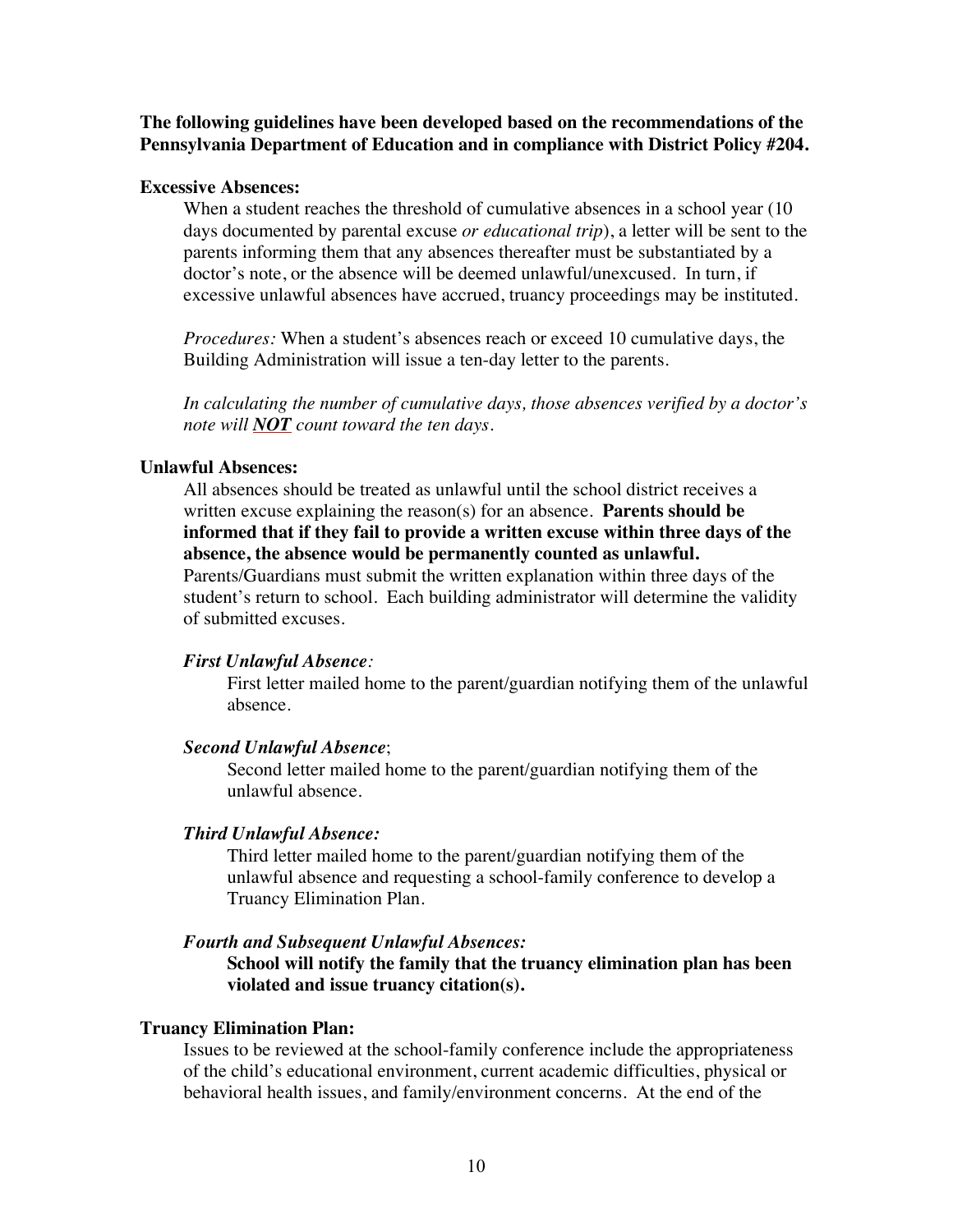conference all parties should sign a comprehensive TEP that is agreed to by the school representative, the child, and the parents and/or family. The plan could include accessing academic and social/health supports from the school and community organizations, an outline of family/parent and student responsibilities, and levels of performance monitoring that include rewards and consequences.

#### **BIRTHDAYS**

Student birthdays are announced over the intercom during Morning Announcements. Students may bring a small, healthy treat to school to be enjoyed by their classmates. *Please limit the treats to finger food and inform the teacher in advance that your child is bringing a treat on that day.* Please remember that if you decide to bring something in, it should be just a "treat," not a birthday "party."

Birthday parties are a wonderful part of childhood. Unfortunately, when invitations are sent to school but intended for only a limited number of students, hurt feelings result. Invitations will be distributed in school when **all** girls, **all** boys *or* **the entire class** are included. **The school is not permitted to give out student addresses and/or phone numbers**.

#### **BIRTHDAY BOOKS**

Students are invited to purchase a book in honor of their birthday, which will become part of the library collection. You are welcome to call the school librarian for details.

#### **BULLYING**

The Kutztown Area School District has worked to implement a bully prevention program to address bullying and other violent behavior among school children. Bullying occurs when one child or a group of children *repeatedly* hurt another child through words or actions. Bullying may involve physical aggression such as fighting, shoving, kicking; verbal aggression such as name-calling; or more subtle acts such as socially isolating a child. **Bullying will not be tolerated within our school family.**

#### **Warning signs of being bullied- A child:**

comes home from school with torn or dirty clothing, damaged books has cuts, bruises, scratches has few, if any, friends to play with seems afraid to go to school, complains of headaches, stomach pains doesn't sleep well, has bad dreams loses interest in school work seems sad, depressed or moody is anxious, has poor self-esteem is quiet, sensitive, passive

If your child shows several of these warning signs, it is possible that he or she is being bullied. You may want to talk with your child to find out what is troubling him or her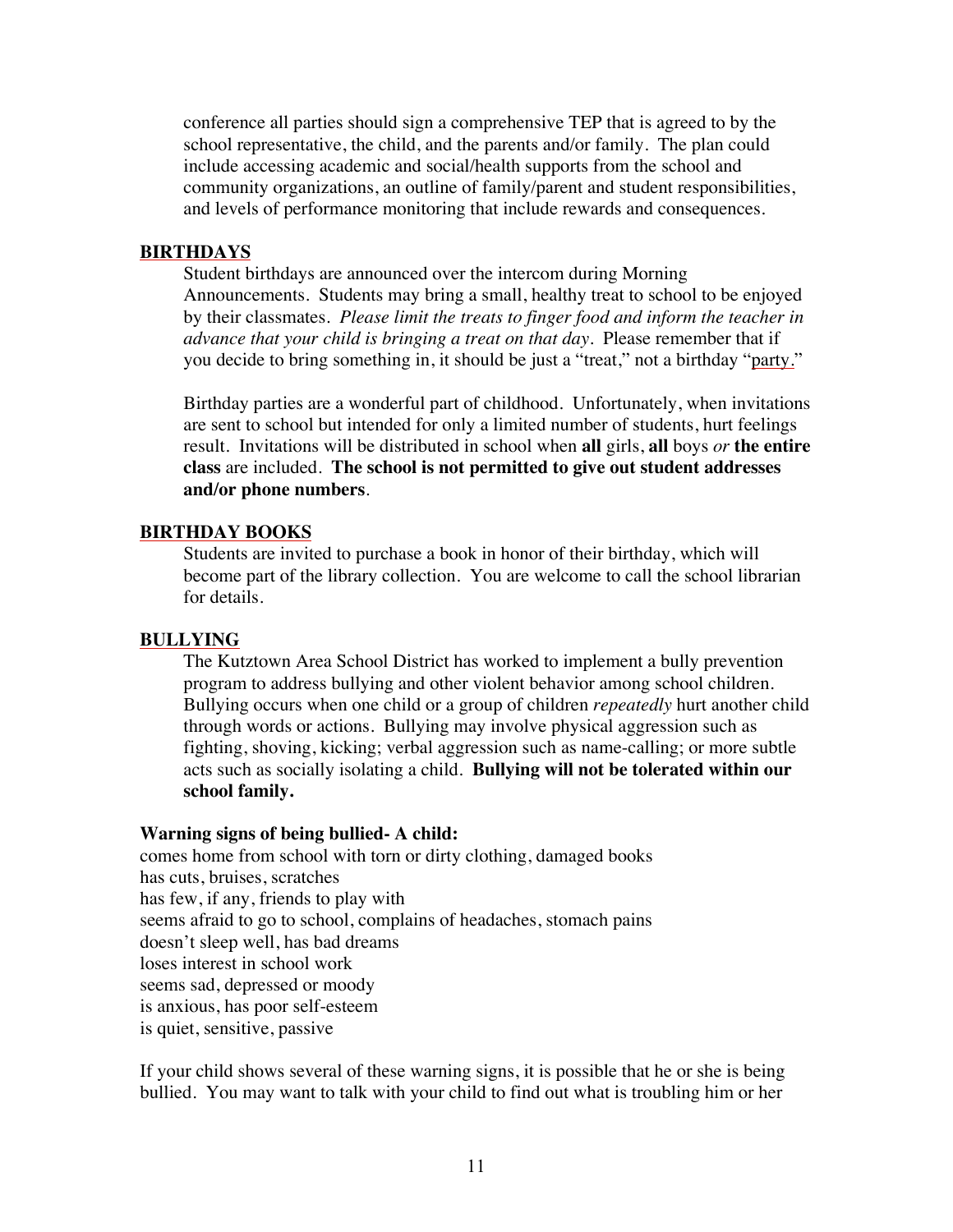and schedule a conference with your child's teacher to discuss your concerns.

#### **Warning signs of bullying others- A child:**

teases, threatens, kicks other children is hot-tempered, impulsive, has a hard time following rules is aggressive toward adults is tough, shows no sympathy toward children who are bullied has been involved in other anti-social activities such as vandalism or stealing talks about being in a special "club" or group

If your child shows several of these warning signs, it's possible that he or she is bullying one or more children. You may want to spend some extra time talking with your child about his or her behavior and schedule a conference with your child's teacher to talk about these issues.

#### **BUS RULES**

SEE TRANSPORATION INFORMATION

#### **CALENDAR**

A calendar of school events can be found at our web page at **www.kasd.org.** 

#### **CHORUS**

Chorus is an extra-curricular activity that meets one time during a five-day cycle from 3:00-3:25 p.m. Fourth and fifth grade students may choose to participate in this activity.

All fourth and fifth grade parents will receive chorus information from the music department.

#### **COMMUNICABLE DISEASES**

Mild illnesses are common during the school year; however, there are a few illnesses that the Pennsylvania Department of Health mandates exclusion from participation in school. Below is a list of the diseases and the guidelines the district will be using for exclusion from school. Please refer to this as your guide in sending your child back to school after an illness. If you are unsure about sending your child to school with these guidelines, please contact the school nurse.

- Streptococcal Pharyngitis (strep throat): Students should be excluded from school until their temperature is below 100 degrees Fahrenheit and at least 24 hours after the institution of appropriate antibiotics.
- Acute Gastroenteritis (fever with vomiting and/or diarrhea): Students vomiting 2 or more times in the previous 24 hours and/or having a temperature above 100 degrees fahrenheit should be excluded from school.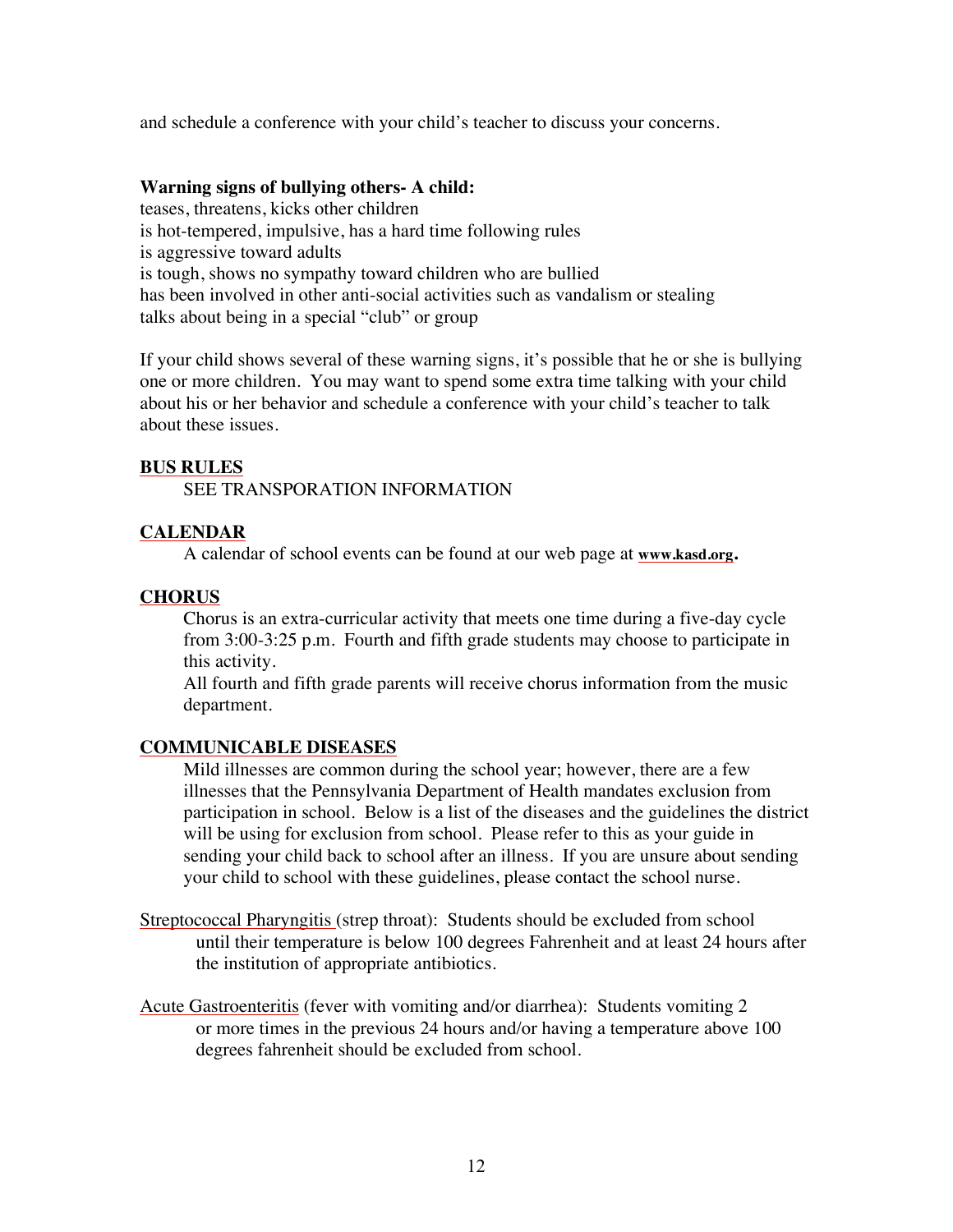- Conjuctivitis (pink eye): Students should be excluded from school until 24 hours after the institution of antibiotics or at the discretion of the school nurse or family physician.
- Scabies: Students will be excluded from school until 24 hours after treatment is completed or at the discretion of the family physician.
- Ringworm: Students should be excluded from school until 24 hours after the initial treatment.
- Impetigo: Students will be excluded until 24 hours after institution of therapy and their temperature is below 100 degrees fahrenheit.
- Varicella (chicken pox): Students will be excluded from school until the sixth day after the last appearance of lesions.

#### **CONFERENCES**

Parent/teacher conferences are scheduled formally twice a year to update parents on their child's educational progress. Additional conferences may be scheduled by emailing the teacher, sending a note to the teacher or by calling the school office and having a message put into the teachers mailbox to return your call.

#### **CONCUSSION MANAGEMENT**

SEE APPENDIX B (Concussion Management policy # 123.1) IN BACK OF THIS BOOK

#### **CONNECT ED PROGRAM**

This is a school-to-parent communication system that allows the district to send messages by the telephone, email, or text alert. It can be used for messages relating to weather emergencies, early dismissals and any other important announcements. Your participation is optional. If you would like to participate, you may call the school to receive a Connect Ed form.

#### **COUGH DROPS**

See MEDICATION.

#### **CUSTODY INFORMATION**

Information is requested when an enrolled student does not reside with both natural parents due to separation or divorce. *The parent with whom the child resides will be considered the custodial parent;* however, the non-custodial parent has access to the child and the child's records in the absence of a court order forbidding it. It is the responsibility of the custodial parent to provide the school with any limiting court order. **Parents are reminded to update this information as it changes.**

#### **DISCIPLINE/CODE OF CONDUCT**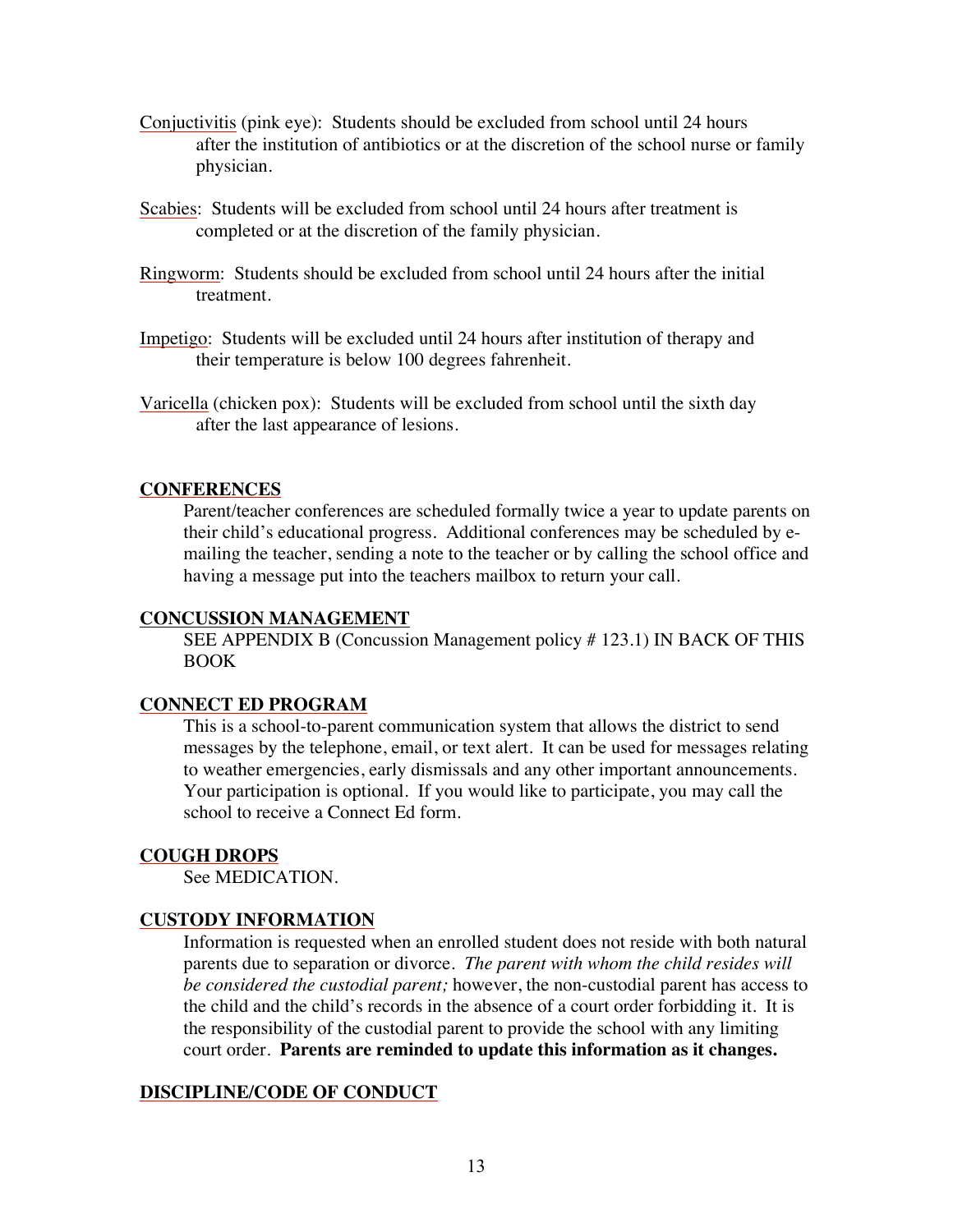It is an expectation that all students will conduct themselves in a courteous, responsible manner.

#### At Greenwich Elementary, We:

- Are a Team
- Try our Best
- Learn From our Mistakes
- Celebrate Each Other's Success
- Create
- Respect Each Other

#### **Greenwich Cougars "paws" to say:**

#### **I will be a good school citizen.**

I show respect in words and actions. I treat others in a way I want to be treated. I work out differences in a peaceful manner. I take care of school property and the property of others. I demonstrate honesty in words and actions.

#### **I will be a quality worker.**

I come to school prepared to learn. I actively participate in the learning process. I complete all assignments. I work to the best of my ability.

#### **I will practice self-control.**

I make responsible decisions. I keep hands and feet to myself. I keep safety in mind at all times. I practice good listening skills

#### **Discipline Framework:**

In the event the teacher's classroom management plan is exhausted, a student will be referred to the building principal. The person referring the student will complete a discipline referral. Together, the principal and child will discuss the infraction. The appropriate warning or consequence will be assigned. These referrals have three levels. In accordance with KASD policy guidelines, there are instances where situations will be referred to the principal immediately and dealt with as a level three offense. In an effort to clearly articulate expectations, the teaching staff has developed the following discipline plan. Please read it carefully and discuss it with your child.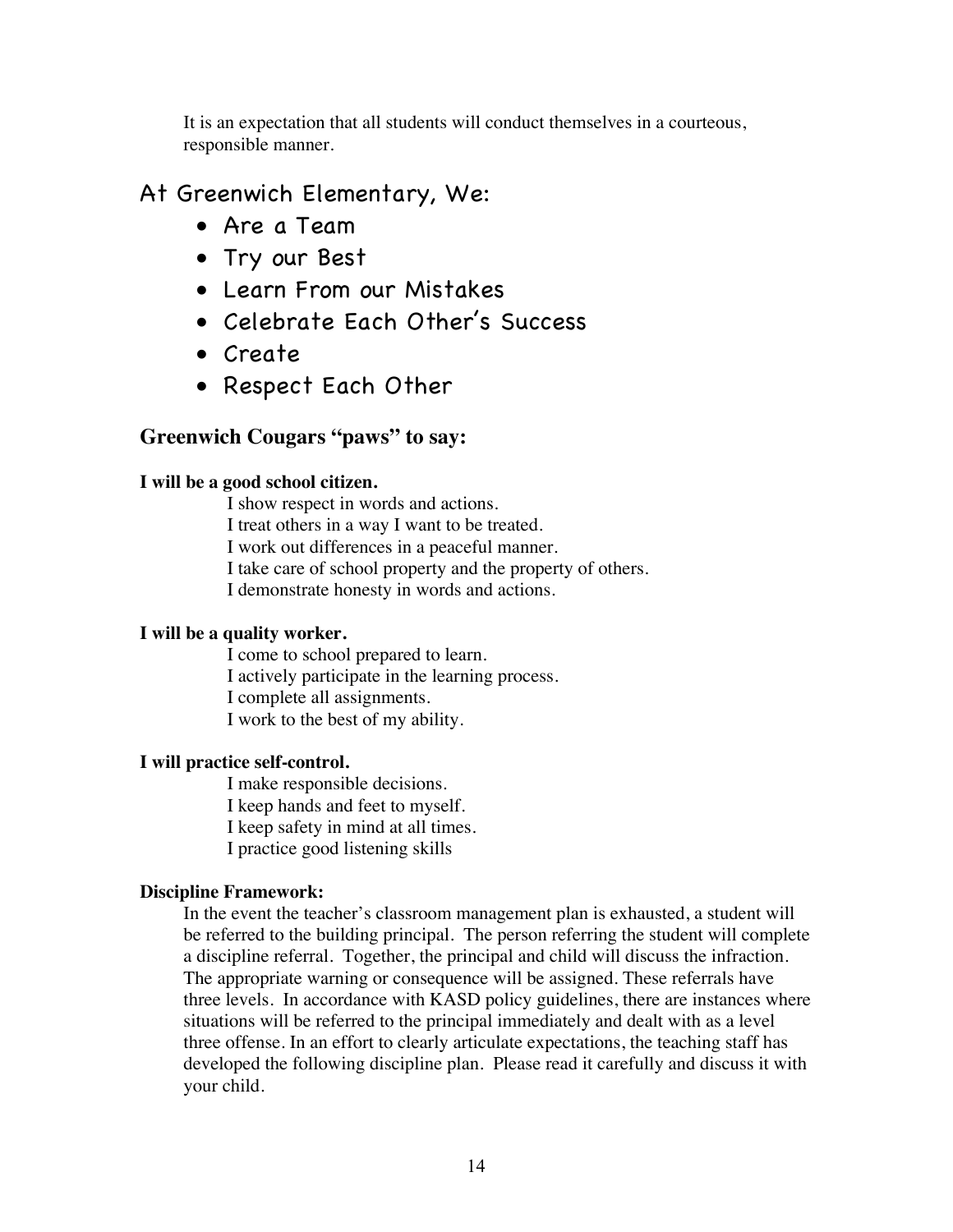| <b>Level I Offenses</b>                                                                                                                                           | <b>Level II Offenses</b>                                                                                                                                                                                                                                                                                                                                                                                                                  | <b>Level III Offenses</b>                                                                                                                                                                                                                                                                                                                               |
|-------------------------------------------------------------------------------------------------------------------------------------------------------------------|-------------------------------------------------------------------------------------------------------------------------------------------------------------------------------------------------------------------------------------------------------------------------------------------------------------------------------------------------------------------------------------------------------------------------------------------|---------------------------------------------------------------------------------------------------------------------------------------------------------------------------------------------------------------------------------------------------------------------------------------------------------------------------------------------------------|
| • Disrupting the learning<br>environment<br>• Non-Compliance<br>· Disrespectful behavior<br>• Disrespect towards property<br>• Technology violation<br>• Bullying | • Continued/Repeated disruption of the<br>learning environment<br>• Continued/Repeated non-compliance<br>• Continued/Repeated disrespectful<br>behavior<br>• Continued/Repeated disrespect<br>toward property<br>• Continued/Repeated technology<br>violations<br>• Bus Misconduct<br>• Theft<br>• Physical aggression towards students<br>• Property destruction<br>• Repeated Bullying<br>• Leaving the classroom without<br>permission | • Physical aggression toward an<br>adult(s)<br>• Physical aggression toward another<br>student causing injury<br>• Fighting<br>• Profanity/Abusive language toward<br>adult(s)<br>• Possession of any firearm(s)/<br>weapons (or look-alike) or drugs<br>• Extreme disruption<br>• Leaving school property without<br>permission<br>• Sexual Harassment |
| <b>Level I Consequences</b>                                                                                                                                       | <b>Level II Consequences</b>                                                                                                                                                                                                                                                                                                                                                                                                              | <b>Level III Consequences</b>                                                                                                                                                                                                                                                                                                                           |
| addressed by teacher at                                                                                                                                           | consequences assigned                                                                                                                                                                                                                                                                                                                                                                                                                     | consequences assigned                                                                                                                                                                                                                                                                                                                                   |
| the classroom level with                                                                                                                                          | by administrator                                                                                                                                                                                                                                                                                                                                                                                                                          | by administrator                                                                                                                                                                                                                                                                                                                                        |
| classroom consequences                                                                                                                                            |                                                                                                                                                                                                                                                                                                                                                                                                                                           |                                                                                                                                                                                                                                                                                                                                                         |
| • Reflection<br>• Time out<br>• Apology<br>• Parent contact                                                                                                       | • Conference with student<br>• Parent contact<br>• Office time-out<br>• Loss of privilege(s)                                                                                                                                                                                                                                                                                                                                              | • Conference with student<br>• Parent contact<br>• Office time-out<br>• Loss of privilege(s)                                                                                                                                                                                                                                                            |

The above lists are not exhaustive. In all cases, administration reserves the right to *assign consequence based upon circumstances unique to each infraction.*

#### **DISMISSAL**

Students being picked up by a parent are dismissed at 3:25 PM. Students who ride a bus will be dismissed at 3:30 PM. Planned early dismissals will be at 11:40 AM for students being picked up by a parent. Students who ride the bus will be dismissed beginning at 11:45 AM. If a child is not going home in the usual manner on a particular day, the parent/guardian is asked to send a note to the homeroom teacher. **A child will not be released to a third party unless that person is on the authorized pick-up list/emergency contact form. Also, please note that your child is NOT permitted to ride a bus to or from school with another student without express written permission from the transportation office in advance. Permission is granted only for emergency /childcare purposes and NOT for**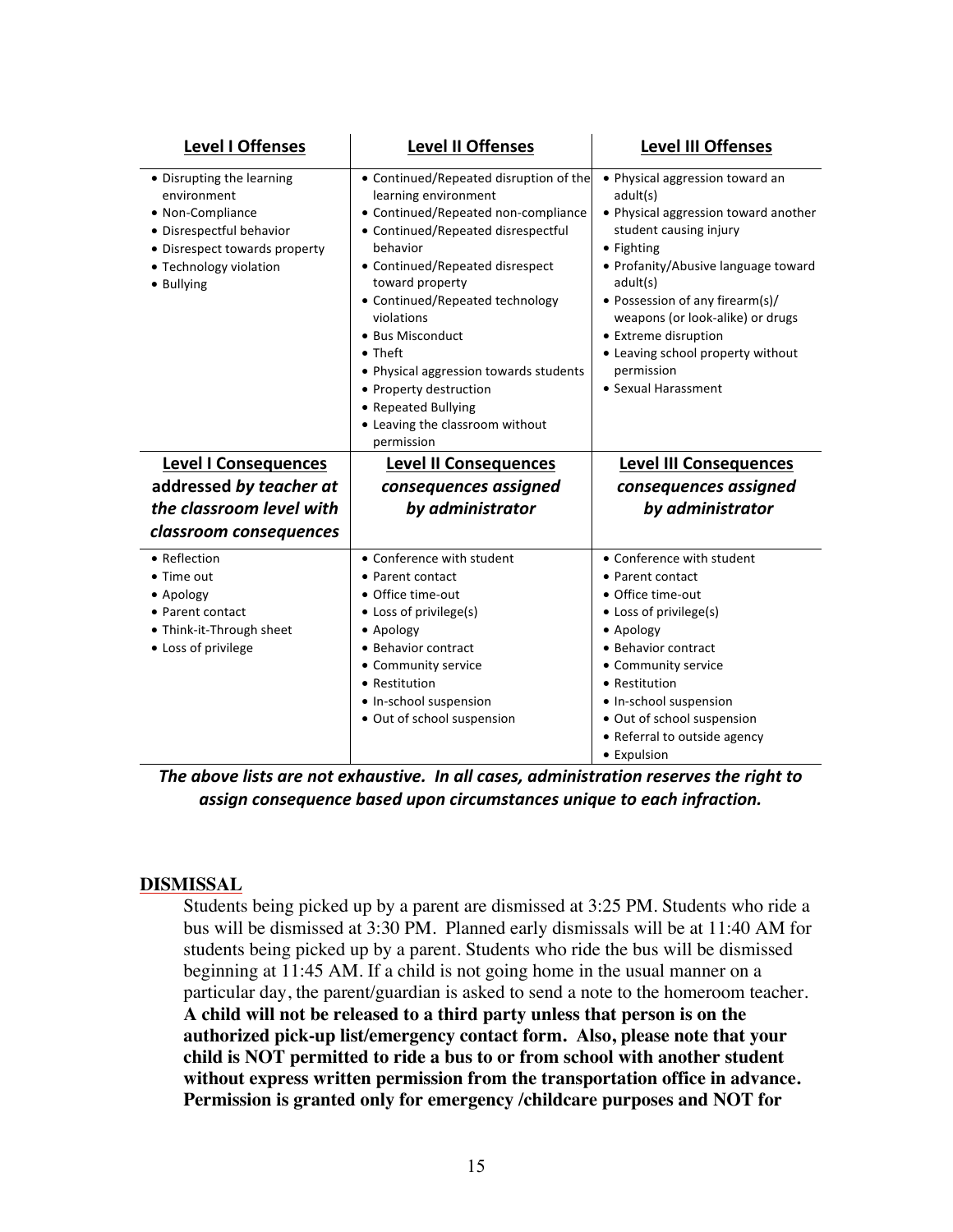**play dates. Please contact our transportation department at 610-683-7361 ext. 102 for more information.**

#### **EMERGENCY EARLY DISMISSAL**

When dismissing students, teachers will refer to the emergency dismissal forms completed by parents at the beginning of the year. Students should also know what to do in an emergency dismissal situation. **PLEASE make sure that you have established an emergency dismissal plan with your child.**

During early dismissals due to weather or other emergencies, the dismissal time may vary. It is advised that you plan ahead for early dismissals. Your child should know what he/she is to do in an early dismissal situation. You may check the district website, wfmz.com, check the local news station on TV, or listen to your radio for updated information. Radio stations that announce early dismissals are: WAEB-AM (790), WAEB-FM (104.1), WKAP/WZZO-FM (95.1), WEEU-AM (850), WFMZ (100.7), Y102 (102.5), and WRAW-AM (1340).

#### **ELEMENTARY STUDENT ASSISTANCE TEAM (ESAP)**

The goal of the ESAP Team is to assist students who are experiencing academic, behavioral, or other challenges in order that they have success in the regular classroom. The team is made up of the principal, the child's classroom teacher, the support teacher, the reading specialist, the guidance counselor, two regular education teachers, a special education specialist, a community agency liaison person, and other educational staff as needed. Parents are encouraged to participate as members of the team. The ESAP process is a positive, success-oriented program.

#### **EMERGENCY DRILLS**

Fire drills are held monthly during the school year. Fire safety procedures are reviewed regularly with the students. Emergency lock-down, evacuation, and severe weather drills are scheduled routinely throughout the school year. Parents may be notified prior to the first emergency lock-down drill with the hope that a conversation about the importance of the drill may be conducted at home.

#### **EMERGENCY INFORMATION FORMS**

A pupil emergency form will be distributed within the first few days of school. **Parents/guardians are urged to complete the form and return it to school immediately.** These forms will be on file in the office and the health room. They will be used in case of an emergency to contact the parent or emergency designee at home or at work. Please be sure that the emergency designee has accepted the responsibility. Parent contact numbers should be updated throughout the year as the need arises.

#### **EMERGENCY STAFF LEADER**

The emergency staff leader helps to handle emergencies when the principal is not present in the school building. The emergency staff leader works with the principal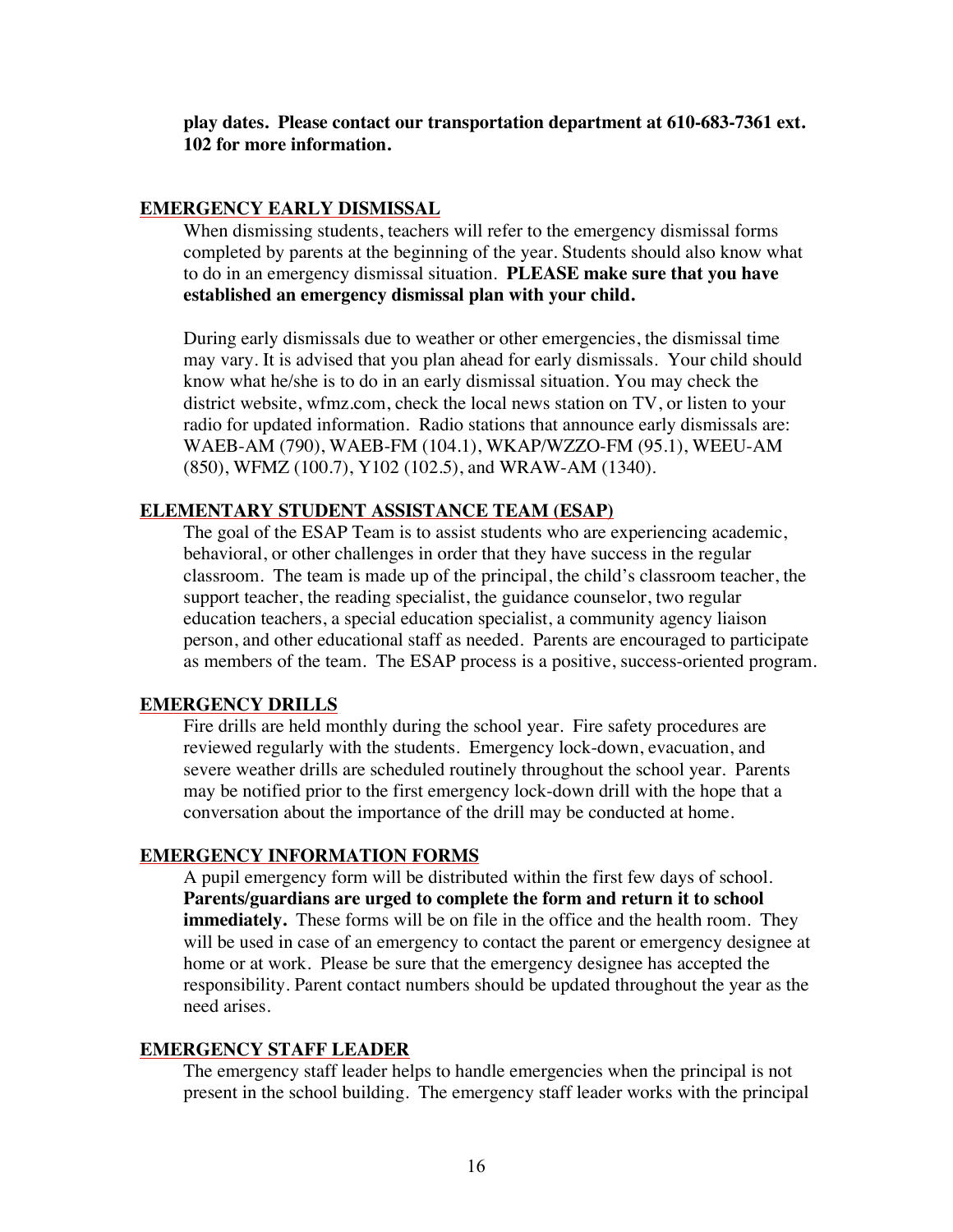and staff to maintain order and a consistent routine during the principal's absence. Mrs. Blatt serves as the emergency staff leader in Mr. Anderson's absence.

#### **EXCUSE BLANKS**

When a child is absent, an excuse blank or a note must be completed and signed by a parent or legal guardian. If using an excuse blank they may be obtained from your child's classroom teacher and the main office. The completed excuse blank must be returned to school within **3 days**.

#### **FOOTWEAR**

Students are encouraged to wear sneakers or other sturdy footwear to school. Open sandals, flip-flops, and dress shoes are discouraged. The heels on shoes should not exceed two (2) inches. Sneaker/roller skate combination shoes are not permitted in school.

#### **FREE AND REDUCED-PRICE LUNCHES**

In an effort to assist families, the Kutztown Area School District uses the Federal Income Eligibility Guidelines for free or reduced-price meals for qualified students. Forms are sent home at the beginning of the school year with each child. During the school year, these guidelines and applications are available in each school office. All information on lunch applications is strictly confidential. Feel free to contact the Food Service Director at 610-683-7346 ext. 120 if you have any questions.

#### **GUIDANCE**

School Counselor services are available to all students. Developmental lessons are done in the classrooms in addition to individual and small group counseling. You may contact our school counselor by calling the school between 8:15 A.M. and 3:45 P.M.

#### **GUM**

Students are not permitted to chew gum on school property.

#### **HEALTH PROGRAM**

Medical examinations are required on admission to school. Dental examinations are required on admission to school and in the third grade.

Height, weight, and vision are checked annually. Hearing screenings are performed annually in kindergarten through third grade and as needed in grades four and five. The school is equipped to handle only emergency care for illness or injury. The parent will be notified about any necessary follow-up care. Emergency care given at school is temporary and in accordance with the standing orders of the school physician. Please contact the school nurse if your child has special needs.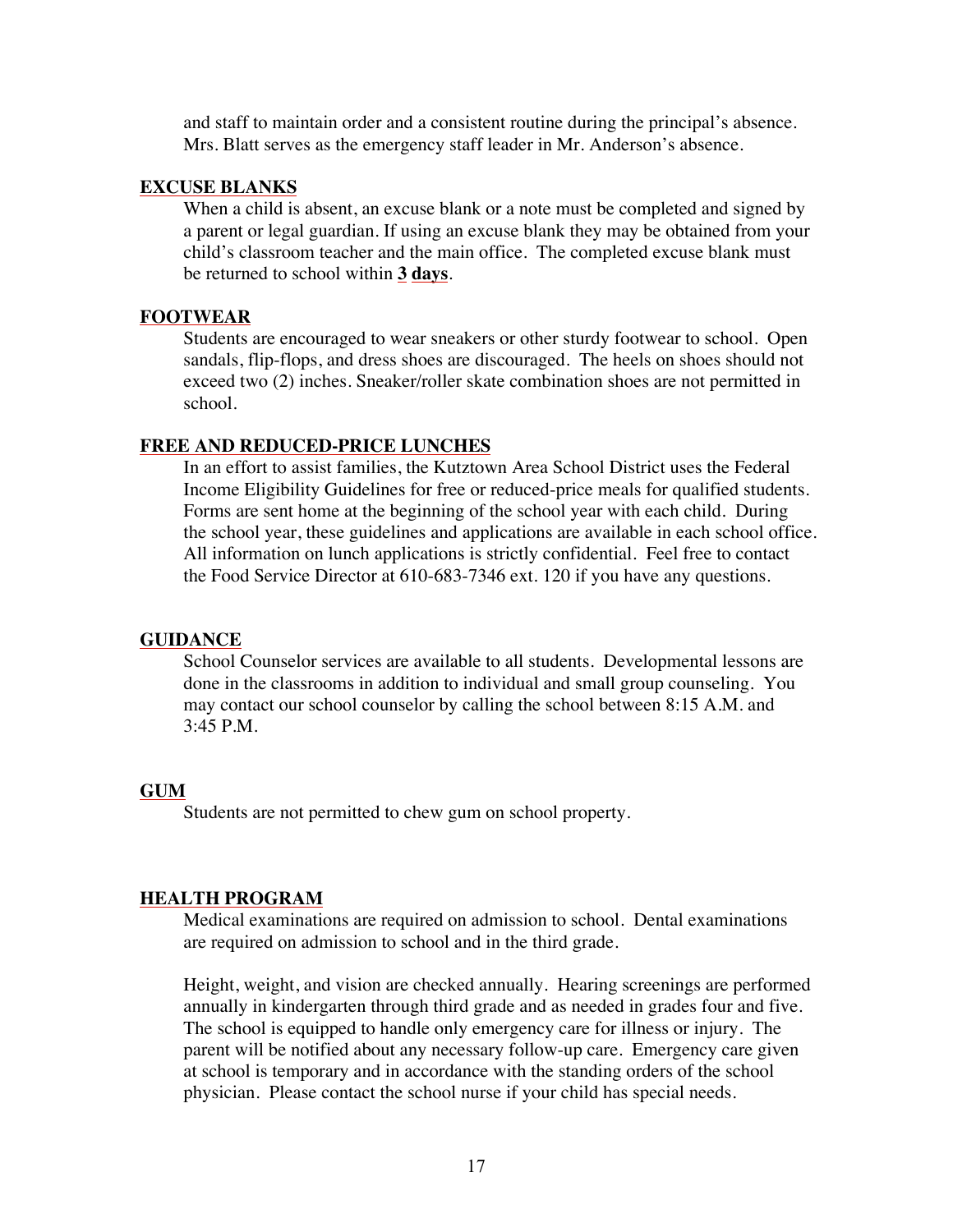#### **HEAD LICE**

If a parent finds that their child has head lice, they should treat it with either an over the counter head lice treatment or treat with a prescription head lice product prescribed by their medical provider. All nits (eggs) should be manually removed. Please check all members of the household and treat as needed. The home should be treated as well. Students may return to school once the treatment is completed. Parents should monitor and check their child's head over the next 2 weeks for a re-infestation from nits. To prevent the spread of head lice, students should not play with other's hair or share combs, hair accessories, or hats.

If a child has symptoms of head lice in school, usually itching scalp or suspected insect observed, the teacher will send them to the school nurse for an assessment. If the nurse finds nits or louse, the parent will be contacted and the child will need to be treated. For more information on treating your family and home see www.health.pa.gov/My Health/School Health/Pages/Quick Links/Environmental/Pests.aspx#.VqE-pFLiXkI

#### **HOMEWORK**

Homework is an important part of a child's educational program. Its purpose is to provide practice and reinforcement of important skills being taught in the classroom. Students are responsible for completing daily homework assignments. If your child forgets any work at school, and you wish to come back to pick up a forgotten book, **remember that the office (school) closes at 4:00 p.m.** Sample textbook copies are on loan at the Kutztown Public Library for students to use; however, they may not be removed from the premises.

If your child is absent and able to complete assignments, the parent may call the office in the morning **(before 9:00 a.m.)** to arrange for missed work. **Homework may be picked up in the office at the end of the school day between 3-4 p.m.** This will allow the teacher ample time to gather the assignments. If siblings are picking up homework, they should notify the teacher in the morning. They may report back at the end of the day to pick up the assignments.

#### **INJURIES**

All students sustaining a serious injury at school or at home will not be permitted to participate in physical education or recess activities until cleared in writing by the child's physician. This is for the safety of all students.

#### **INSTRUMENTAL MUSIC**

The elementary music program involves students in fourth and fifth grade. Students may choose to play a band instrument in fourth grade. Lessons are provided in school on a rotating pullout schedule for twenty minutes per week. The type of instrument, scheduling, and student ability determine how students are grouped for lessons. Lessons are continued on a semi-private basis in fifth grade. An elementary band, which is made up of fifth grade students, meets weekly and performs in the Winter and Spring Concerts. Beginning in March, fourth grade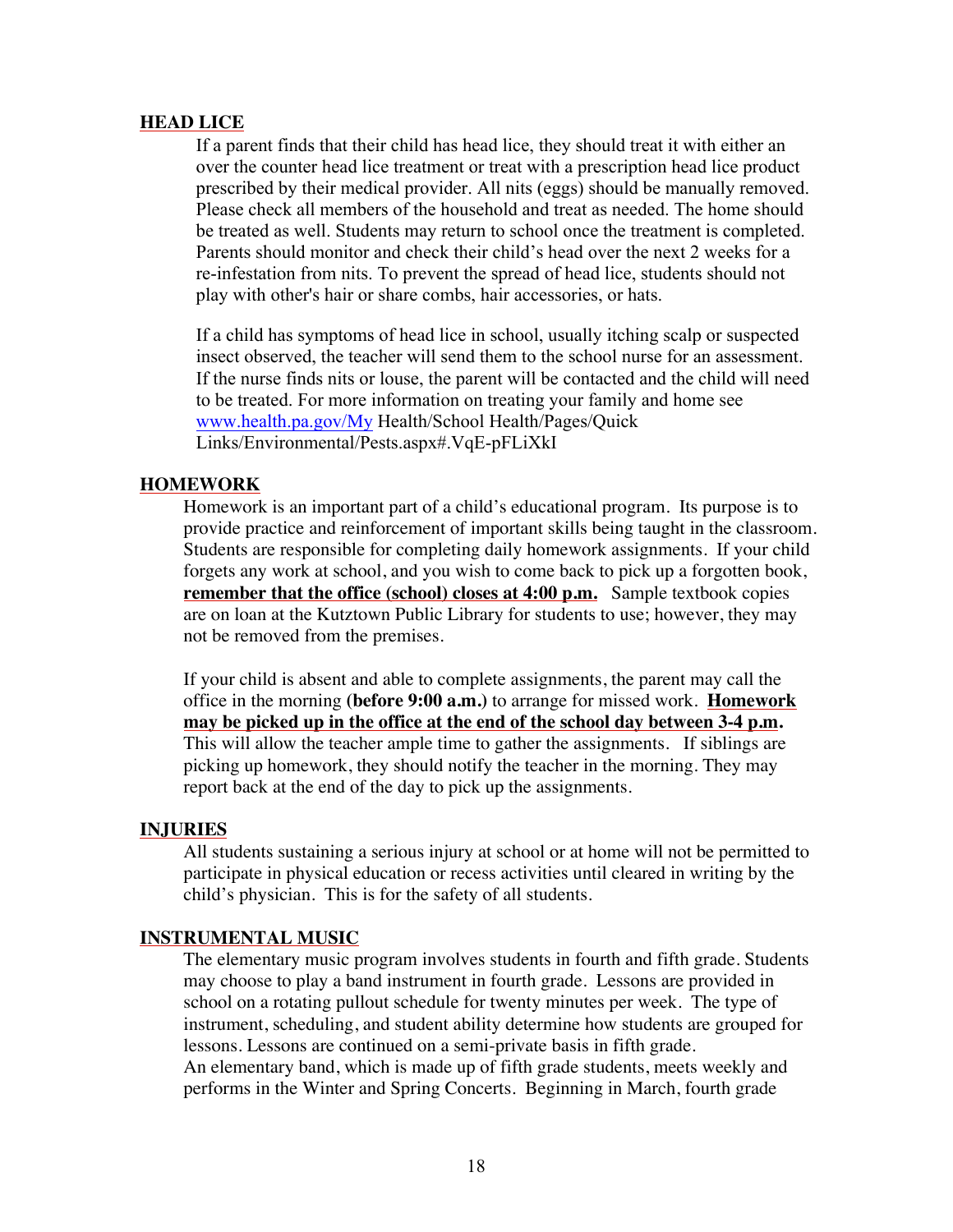students will have group rehearsals in preparation for the Spring Concert.

#### **INTEGRATED PEST MANAGEMENT (IPM)**

In an effort to protect every student from pesticide exposure, the Pennsylvania State legislature has mandated a new program for chemical usage and pesticide management within school districts. Otherwise known as IPM, parent information letters are posted on the district web page.

#### **JUNK FOOD**

Parents who pack their child's lunch are encouraged to send healthy foods, such as fruits, vegetables and sandwiches. Milk is available for students who pack lunch. Please note that the board policy prohibits students from drinking soda as their lunchtime beverage.

#### **LOST AND FOUND**

A "lost and found" box is located in the cafeteria. Please encourage your child to look for misplaced items. Parents are also encouraged to check the "box" for lost clothing items.

#### **LUNCH MONEY**

The price of the standard school lunch for students is \$2.40. A la carte items are available at an additional cost. Each student is given a personal lunch account to buy food in the cafeteria, using the point of sale (POS) system. In addition to paying for meals separately, parents have the option to deposit money into their account from which the student may draw from for meals. This enables confidentiality of all students on the free and reduced lunch program, as well as allowing the lunch lines to move more quickly. In an emergency, a standard lunch may be charged and repaid the next day. Checks are to be made payable to KASD Cafeteria.

#### **LUNCH VISITATION**

Parents are welcome to eat lunch with their children in the cafeteria. We ask that parents avoid bringing fast food and soda. Please note that board policy prohibits soda as a lunchtime beverage. A note should be sent with the lunch choice (A, B, or C) to be ordered for that parent. Adult lunches cost \$4.00. While we welcome parents in the lunchroom, **accompanying children to recess cannot be permitted.**

#### **MEDICATION**

Only medication prescribed by a student's doctor may be administered at school. The medicine should be brought to the Health room with the completed form. Medication forms are distributed at the beginning of the school year. Please contact the school nurse if your child needs daily medication or treatment.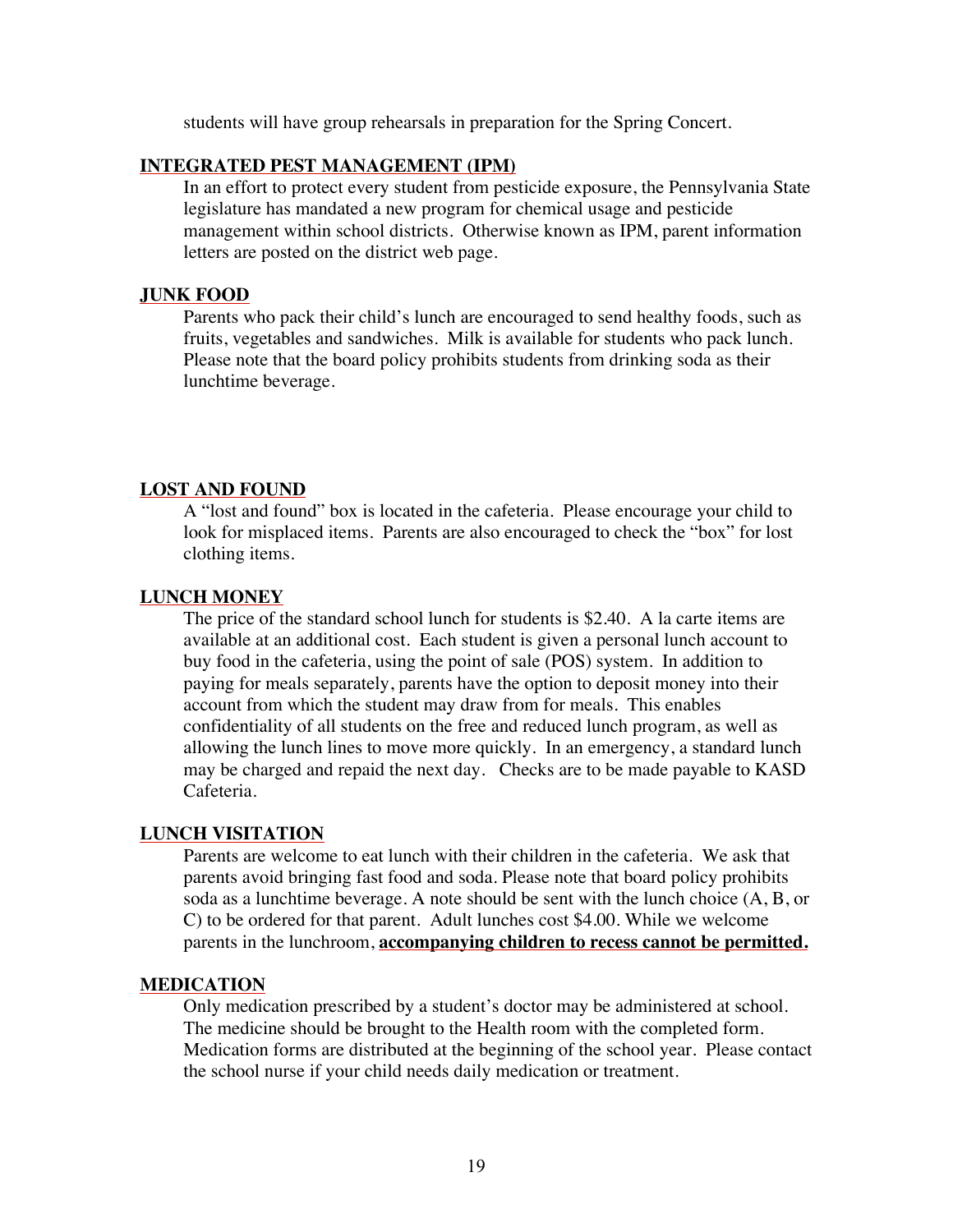Cough drops may be sent to school with the student when accompanied by a note from the parent. Please keep in mind that cough drops do pose a potential for choking, especially with younger students.

#### **MOODLE**

*Moodle* is a web-based tool that many teachers use to provide parents and students with important information and learning activities related to students' experiences in the classroom. Please contact your child's teacher to learn more about how to access your child's classroom *Moodle* page.

#### **NON-DISCRIMINATION POLICY**

The Kutztown Area School District is an equal opportunity education institution and will not discriminate on the basis of race, color, national origin, sex, religion or handicap in its activities, programs or employment practices as required as required by Title VI, Title IX and Section 504. For information regarding 1) civil rights, 2) grievance procedures or 3) services, activities, and facilities that are accessible to and usable by handicapped persons, contact the district compliance officer, 251 Long Lane, Kutztown, PA 19530-9722 (610) 683-7361, extension 101.

#### **OFFICE**- **Office hours are 8:00 a.m. - 4:00 p.m.**

The main office is located at the main entrance of the building. Parents and other school visitors are asked to report directly to the office to sign in each time they enter and exit the building. Visitors are required to **bring photo ID and wear a visitor badge during their stay.** 

#### **PTO**

The Greenwich PTO is committed to the support of our school community. Through various fundraiser and family activities, this organization actively involves parents in the school. Parents are encouraged to participate at the monthly meetings. Please check your school calendar for dates, times, and locations

#### **PERSONAL APPEARANCE**

While school accommodates a wide variety of individual tastes, appropriate dress, which helps promote a positive school atmosphere, is encouraged. Students, with the assistance and guidance from their parents, have the responsibility to keep themselves, hair, and clothes neat and clean. Students will not be permitted to attend class where there is evidence that a lack of cleanliness constitutes a health hazard.

#### **Guidelines for School Dress:**

Short shorts, halter tops, muscle shirts, cut-off tee shirts with inappropriate messages and any other revealing articles of clothing will not be permitted. The following types of messages, symbols and types of clothing will be excluded from what is considered acceptable: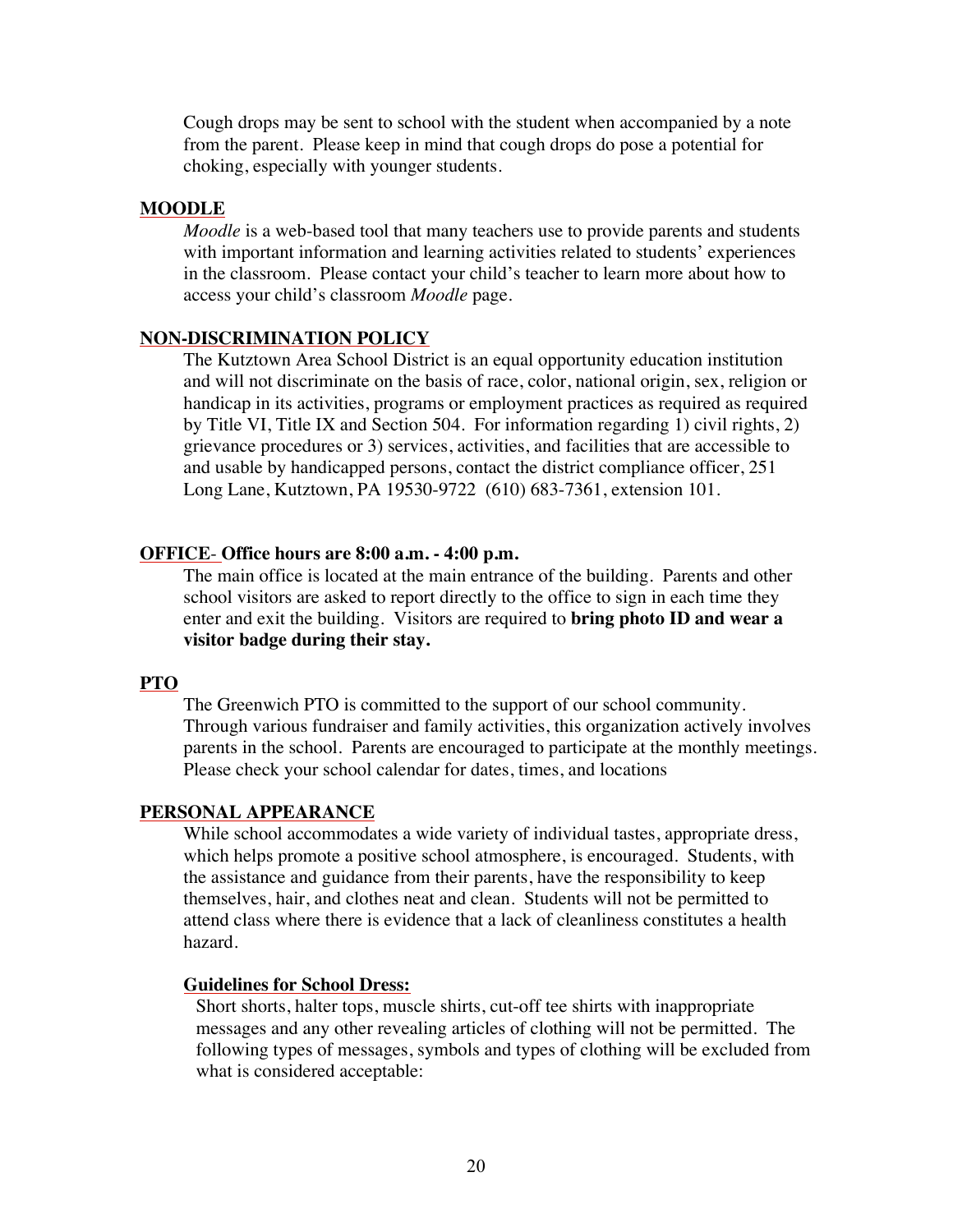Articles displaying indecent messages, pictures, slogans or advertisements. Articles promoting drugs, tobacco, alcohol or other dangerous chemical products. Articles displaying violence. Articles which could be dangerous to students or property. Articles displaying symbols of death.

If any of these are worn to school, parents will be notified and asked to bring a suitable change of clothes to school. The use of make-up and perfume is discouraged at the elementary level.

In addition, common courtesy dictates that students will remove all hats upon entering the building and those hats will remain off until they have left the building. Exceptions will be made for special theme days such as 'Hat Day".

We would like to remind you that children need proper footwear to get the most out of scheduled gym activities and recess periods. It is impossible for them to play and compete safely in sandals, clogs, leather-soled dress shoes, and heels. We strongly urge you to be firm with your child (children) regarding this policy for their own safety.

Unless weather is unusually severe, children will be outside for recess. Therefore, it is your responsibility to dress them appropriately. This includes hats, gloves/mittens, boots, etc.

Thank you for helping us develop and maintain a positive school climate.

#### **PHOTOGRAPHS**

At various times throughout the school year, your child's picture and/or video image may be taken for educational or publicity purposes. **If you do not want your child to participate in any picture/video activities please check the appropriate box on the "student information sheet" which is sent home on the first day of school. If no box is checked, we will assume you are providing permission for your child to participate.**

#### **PLAYGROUND**

Students will have recess whenever the weather permits. Children should be dressed appropriately (including footwear) for the weather as well as for large muscle activity.

#### **POLICIES**

The Kutztown Area School Board, in and effort to better inform those involved and to help the district function effectively, creates and updates policies that express the district position on issues, create rules, and express expectations for district employees and students.

These policies are available at the district office and in each building and on the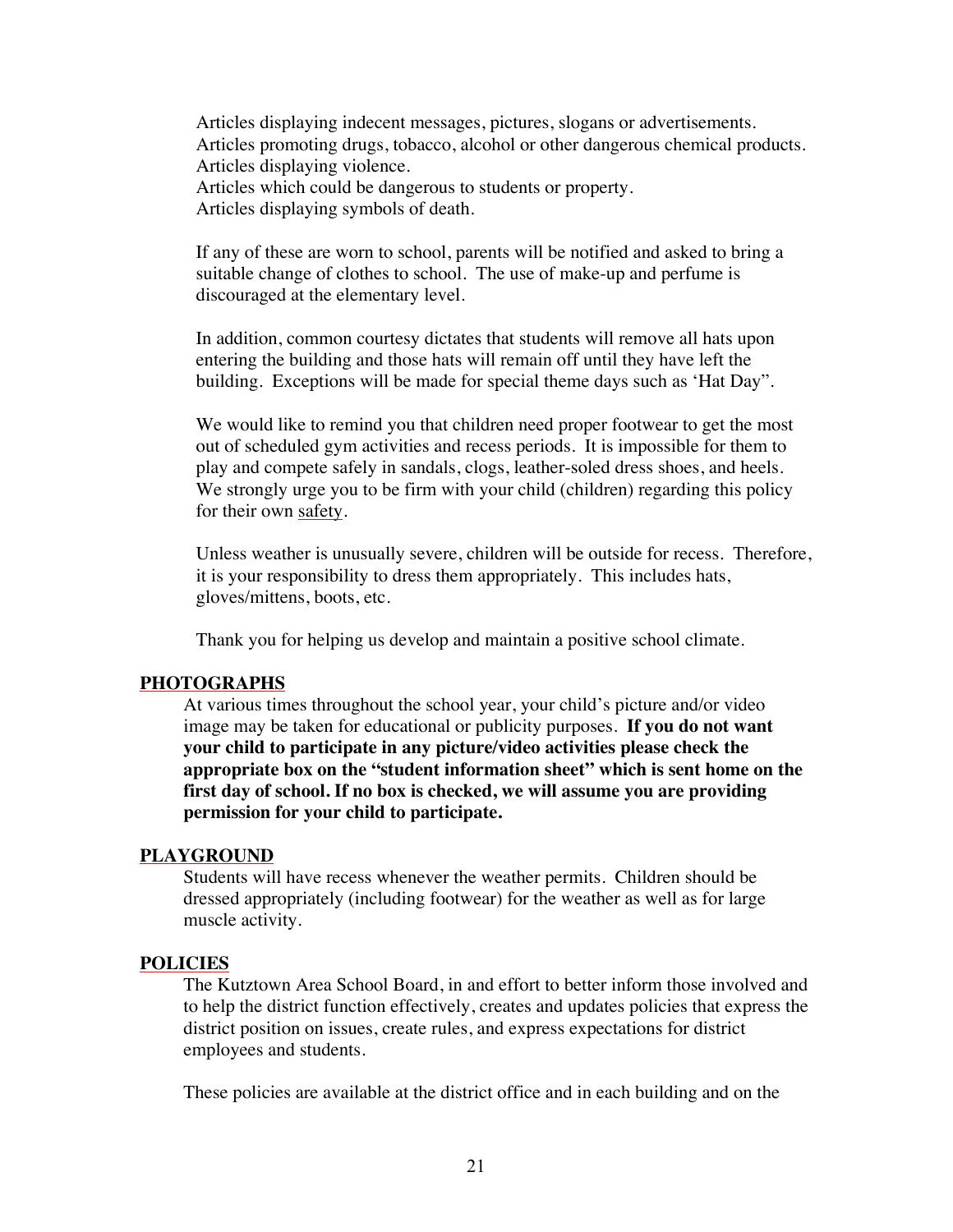school website at kasd.org. They cover hundreds of topics, including weapons and sexual harassment from which the following excerpts have been taken. The district policy manual is available for review in the elementary school office.

**Sexual Harassment** - Sexual harassment shall consist of unwelcome sexual advances, requests for sexual favors, and other inappropriate verbal or physical conduct of sexual nature when made by a member of the staff to a student, when made by a student to another student, or when made by any student to a staff member. Incidents of subjected harassment should be reported to the school guidance counselor and/or building principal.

**Weapons and Dangerous Instruments**- The term weapon shall include, but not be limited to any knife, cutting instrument, cutting tool, nun chucks, firearm, shotgun, rifle, and any other tool, instrument or implement capable of inflicting serious bodily harm. The term facsimile weapon shall include all instruments or implements resembling or intended to resemble a weapon. A student shall not knowingly possess, handle, or transmit any object that can reasonably be considered a weapon or facsimile weapon on school premises, at any school sponsored activities, or on any public or private conveyance providing transportation to a school or school sponsored activity…

#### **PROGRAMS FOR ELIGIBLE OR PROTECTED HANDICAPPED STUDENTS**

Pennsylvania Standards and Regulations require that school districts notify parents throughout the district of child identification activities. This information is provided on the school district's web page or hard copies may be picked up in each school through the school counselor.

For more information; contact Mr. Matt Link, Assistant Superintendent (610-683- 3261).

#### **QUESTIONS AND CONCERNS**

**Your child's teacher should be your first contact when you have questions or concerns.** Teacher contact information is available through the district website at the kasd.org home page by clicking on 'staff directory'. If you and the teacher are not able to resolve the issue, the building principal should then be contacted. Children's educational interests are best served when the lines of communication between home and school are open and positive.

#### **REPORT CARDS AND CONFERENCES**

Report cards are issued four times a year in grades one through five. They are given to parents at the first quarter conference, and sent home with students following the second, third and fourth quarters. Parents are asked to sign the report card envelope each quarter. Non-custodial parents may receive a copy of their child's report card by sending a written request along with four self-addressed envelopes to the school counselor each year. Report cards are issued to kindergarten students following the second and fourth quarters only.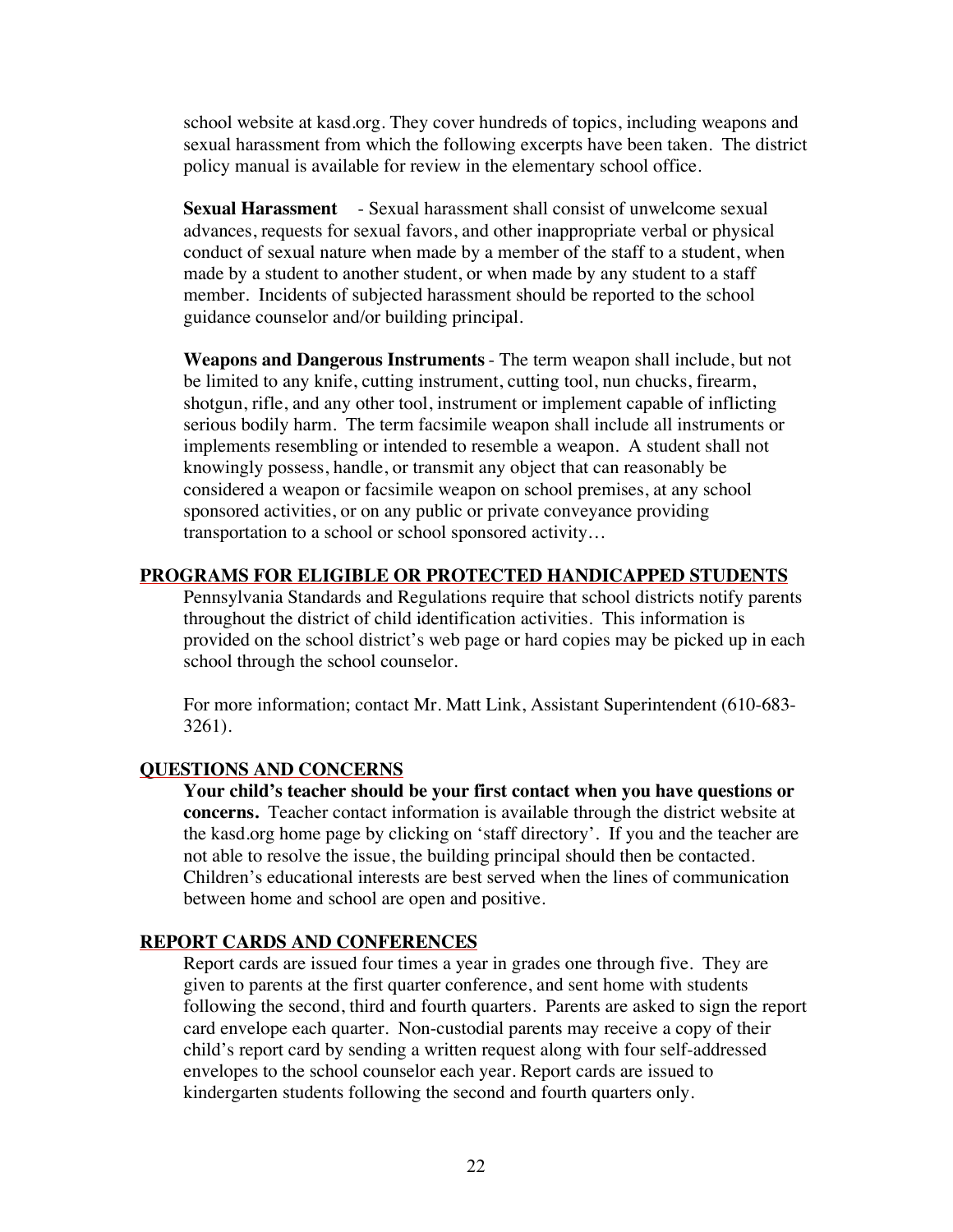In all grade levels, additional conferences may be scheduled throughout the school year by contacting your child's teacher.

#### **RETENTION IN GRADE**

Retention shall be considered for any child in grades one through three if not meeting grade-level standards in reading and/or math. Retention shall be considered for any child in grades four and five if not meeting grade level standards in any two of the following subjects: reading, language arts, math, social studies, science or spelling. Children will be retained in Kindergarten only with parental permission.

#### **ROLLERBLADES/SKATEBOARDS/SCOOTERS**

None are permitted in the school building or on the school grounds for obvious safety reasons. This includes sneaker/roller skate combination shoes.

#### **SAFE ARRIVAL PROGRAM**

For added safety for our students, we use the "Safe Arrival" call program. As always, you are welcome to call us before 9:00 a.m. when your child is absent. After attendance is taken, and if you have not notified school of your child's absence, the school will begin the "Safe Arrival" calls. A form will be sent home giving you the option of participation.

#### **SAFETY PATROL**

Safety Patrol members work to ensure the safety of students to and from school. All fifth grade students are eligible to participate as a safety patrol. However, a student may be removed from this "privileged position" due to poor academic standing, excessive student absences/tardiness, unwanted discipline report record, poor homework completion, or lack of good school citizenship behaviors.

#### **FIVE-DAY SCHEDULE**

*The elementary schools follow a FIVE-DAY NUMBER (1-5) SCHEDULE. This is a DIFFERENT schedule than both the middle and high schools.*

#### *Following is an example of how the schedule will work:*

| Monday, August 24        | $-Day1$     | Monday, August 31 -Day $1*(cycle$ repeats) |
|--------------------------|-------------|--------------------------------------------|
| Tuesday, August 25       | $-Day2$     | Tuesday, September 1<br>$-Dav2$            |
| Wednesday, August 26     | $-Day3$     | Wednesday, September 2 -Day 3              |
| Thursday, August 27      | $-Day \, 4$ | Thursday, September $3 - Day 4$            |
| <i>Friday, August 28</i> | $-Day 5$    | Friday, September 4 -NO SCHOOL             |

Your child's classroom teacher will inform you as to specialist number days (ex. art, music, fitness, computer and library).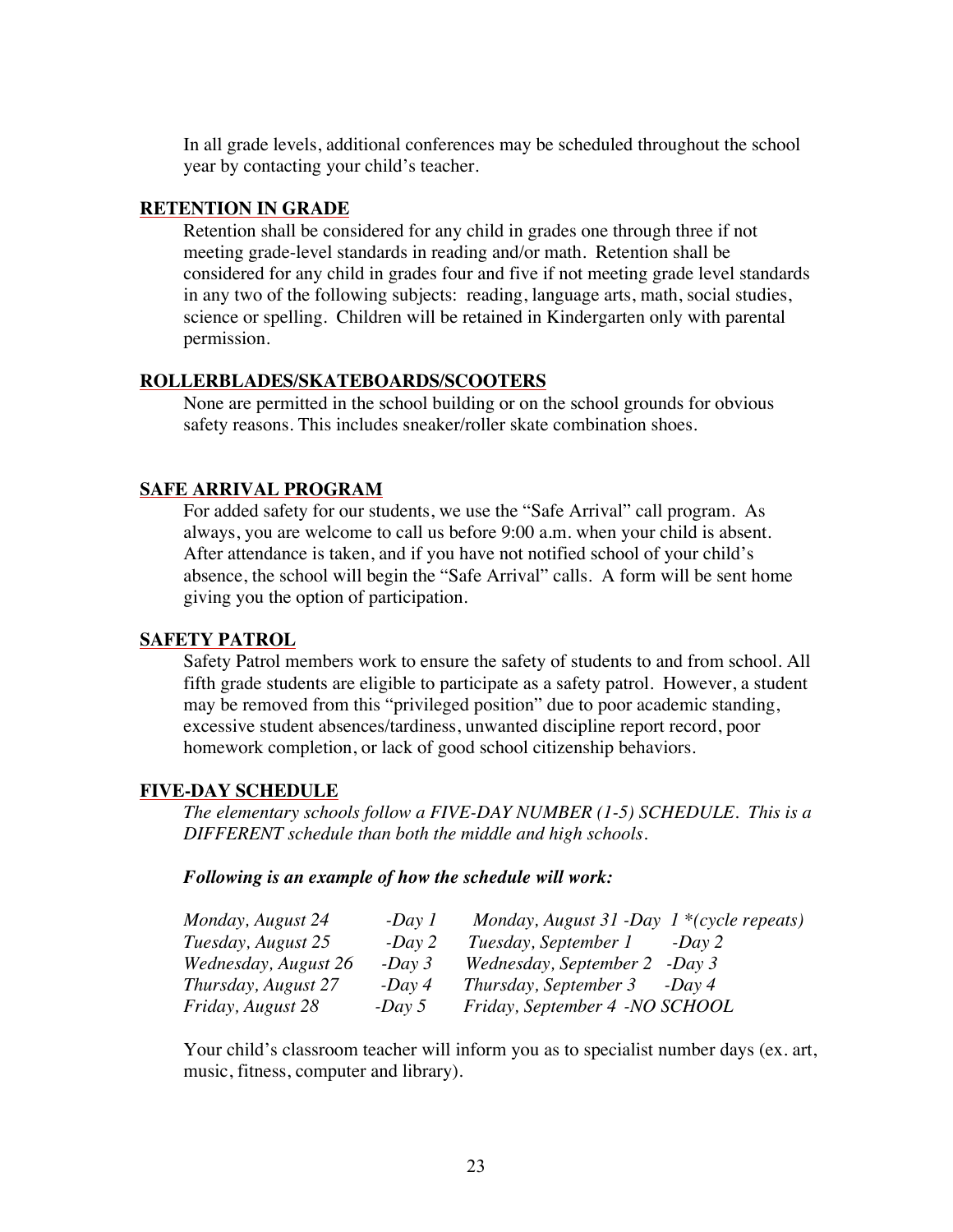#### **STANDARDIZED TESTING**

Testing schedules will be posted on the district web page and information will be sent home with each student prior to the administration of any standardized assessment. Please note that per KASD School Board Policy, **student vacation requests during PSSA or district-wide standardized testing will not be approved.**

#### **STUDENT DAY**

*Students may report to their respective classrooms at 8:45 a.m.* This will allow ample time to unpack and prepare of the day. The school day begins promptly at 9:00 a.m. and ends at 3:30 p.m.

#### **STUDENT RESPONSIBILITIES (Pennsylvania School Code)**

Students have a responsibility to attend school regularly.

It is the responsibility of students to be aware of all rules and regulations for student behavior and conduct themselves in accord with them.

Students have a responsibility to express their ideas and opinions in a respectful manner so as not to offend or slander others.

Students have a responsibility to volunteer information in matters relating to the health, safety, and welfare of the school community and the protection of school property.

Students have a responsibility to dress and groom themselves so as to meet fair standards of safety and health and so as not to cause substantial disruption to the educational process.

Until a rule is waived, altered, or repealed, students are responsible for assuming the rule is in full effect.

Students are responsible for assisting the school staff in operating a safe school for all students enrolled in the school

It is the responsibility of students to be aware of and comply with state and local laws. Using public facilities and equipment with proper care is the student responsibility.

Submitting a proper excuse for absence from school is a student responsibility.

Students are responsible for being on time to all classes and other school functions. Making all necessary arrangements for making up work when absent from school is a student responsibility.

It is a student responsibility to pursue and attempt to satisfactorily complete the courses of study prescribed by state and local authorities.

Students are responsible for avoiding inaccuracies in student newspapers or publications and indecent or obscene language.

No student has the right to interfere with the education of his fellow students. It is the responsibility of each student to respect the rights of teachers, administrators, and all others who are involved in the educational process.

#### **TECHNOLOGY ACCEPTABLE USE POLICY**

Information regarding this policy can be found on the district web page at **www.kasd.org .**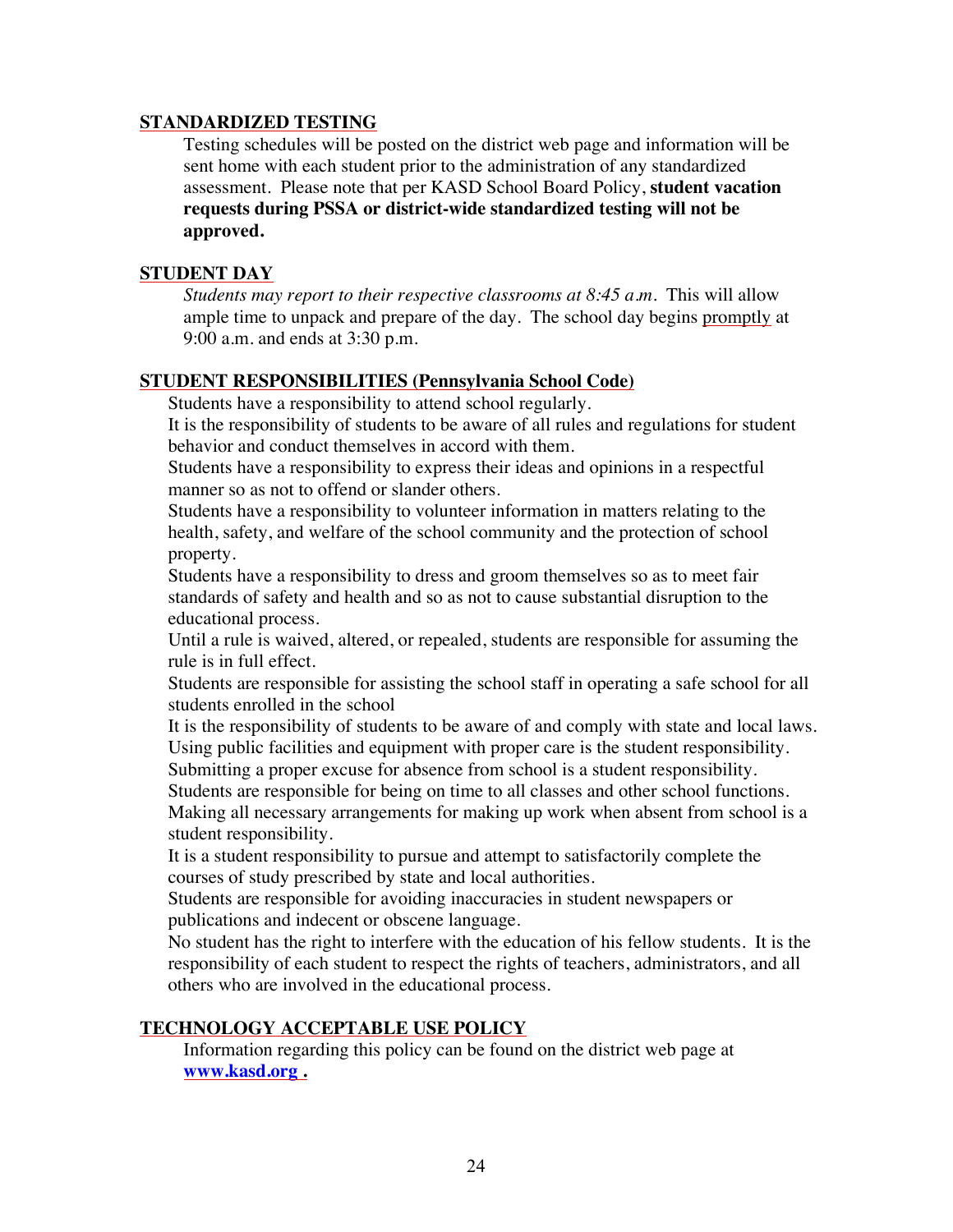#### **TELEPHONE USE**

In an emergency, students are permitted to use the telephone in the classroom and the main office with teacher permission. *Students are permitted cell phones at school; however they are to be kept in their pack backs and <i>turned off.* As a *general rule, student cell phone use is not permitted during the day.* 

#### **TOYS**

Toys are permitted in school **only** at the request of the classroom teacher for such activities as show-and-tell or indoor recess. Students should not bring toys, trading cards, and electronic devices to school. Frisbees etc. may be used in restricted areas established by the teachers on playground duty. This also applies to throwing softballs and footballs when students are restricted to the macadam playground due to field conditions. If a child brings a toy to school for use at daycare before or after the school day, the toy should remain in the backpack.

#### **TRANSPORTATION INFORMATION**

**Please remember to send a note with your child if he/she needs to go home a different way. Remember if you call in the afternoon with a change, it disrupts the class when we need to call into the room with your message.**

The bus driver can safely carry out his/her responsibilities if all students cooperate to the fullest extent. The bus driver is in charge of the vehicle and as such has the same authority as a classroom teacher. A referral from the bus driver will be dealt with in the same manner as a referral from a classroom teacher.

#### **School Bus Rules**

The bus driver may assign seats. Be courteous; observe same conduct as in the classroom. No profanity. Do not eat or drink on the bus; keep bus clean. Violence is prohibited. Remain seated, facing forward, speak quietly. No smoking. Keep your hands, head or any part of the body inside the bus. Do not destroy property. For your own safety, do not distract the driver through misbehavior.

#### **Additional Rules for the School Bus**

Students should be at the bus stop five minutes prior to scheduled stop time.

While waiting for the bus at the assigned stop, pupils must not play games on the road,

enter into private property, or misbehave in any manner.

Do not throw objects out the window.

Pupils must wait for the bus to come to a full stop before attempting to get on the bus or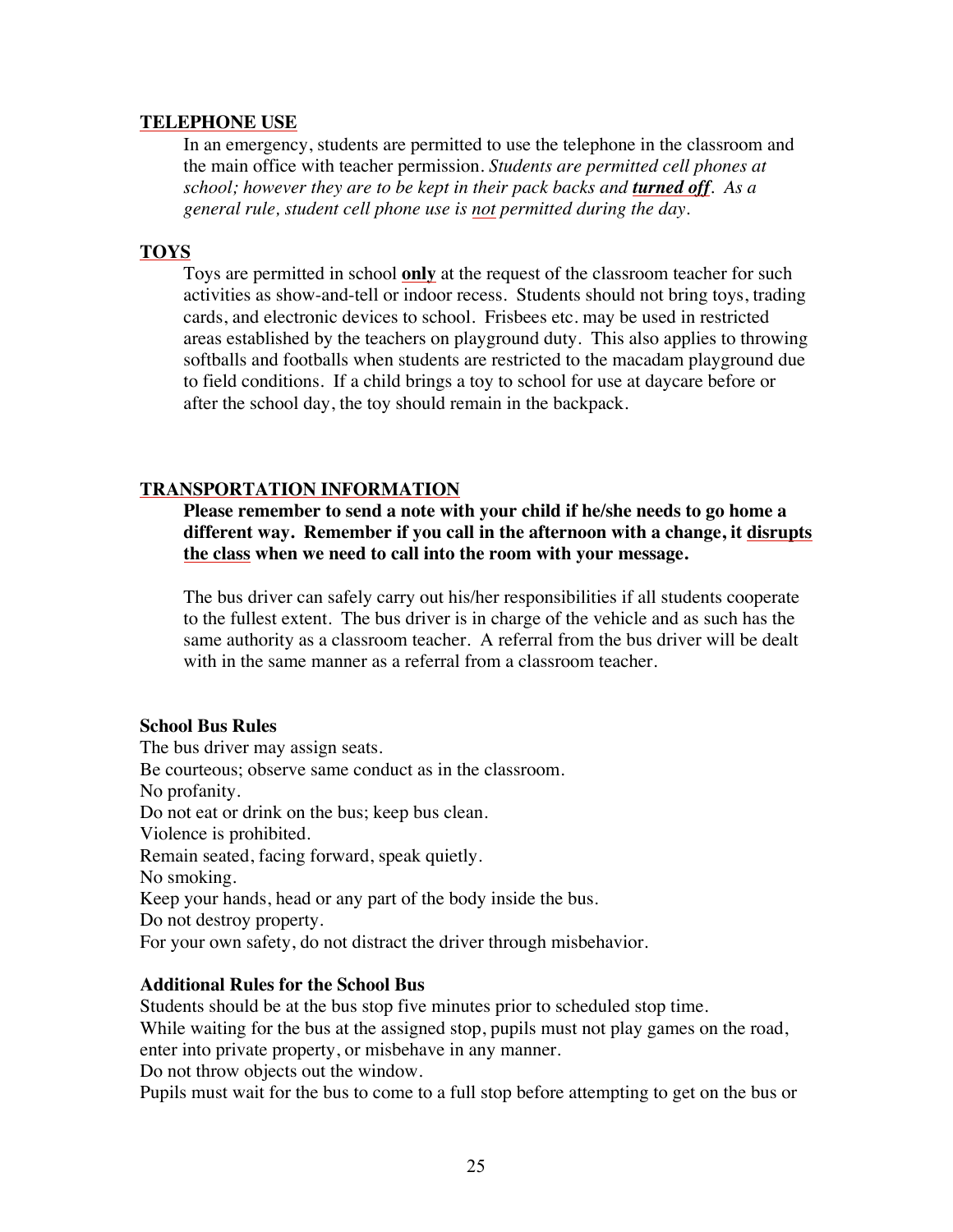before getting up from the seat to get off the bus.

Animals, weapons, hazardous materials, large objects, dangerous objects, glass containers, etc. are not permitted on buses.

Pupils are not to get off at any other than their assigned stop.

If a student must ride another bus for child-care purposes, the Childcare Request Form **must** be completed and mailed to the transportation office. Childcare requests **must** be made annually and no later than July  $15<sup>th</sup>$ . Please contact your respective schools for the appropriate childcare form. Only existing routes will be used for childcare purposes. Pupils are not to get off at any other stop than their assigned stop. **Only in an emergency situation may a student ride another bus**. A written request must be made to the respective building office if such an emergency arises. If time does not permit a written request, please call the transportation department at 610-683-7361, ext. 102 with your emergency request. Students are permitted to ride an alternative bus for emergency reasons **only**. **Only Kutztown Area School District students will be transported.**

Please remember that parents of students involved in an incident on the bus will be notified and disciplinary action will be taken. *Parents/Guardians will be financially accountable for damage to the school buses or vans.* Students should refer to their handbook and/or the district policy book for additional provisions.

#### **UNBIRTHDAYS**

Students who celebrate their birthdays when school is not in session will be mentioned on the daily morning announcements.

#### **VACATIONS**

See Appendix A- Policy #204 – Attendance:

**Please not: A written request for a student to be excused due to an educational/vacation trip must be submitted to the building principal no less than ten (10) school days prior to the trip. Forms can be picked up in the school office or printed off the district website.**

#### **The following will be taken into consideration by the principal in granting permission for the trip**:

The student's academic standing.

The student's attendance record.

The effect the absence will have on the student's educational welfare. Exceptionality of the request.

Students are responsible for contacting teachers and making up missed work. Students may be excused from school for family vacations, without approval by the school board, for up to five (5) days. The office should be notified, in writing, ten (10) days prior to the trip. Missed assignments may be made up upon the child's return to school; however, it should not be expected that assignments will be provided prior to the trip.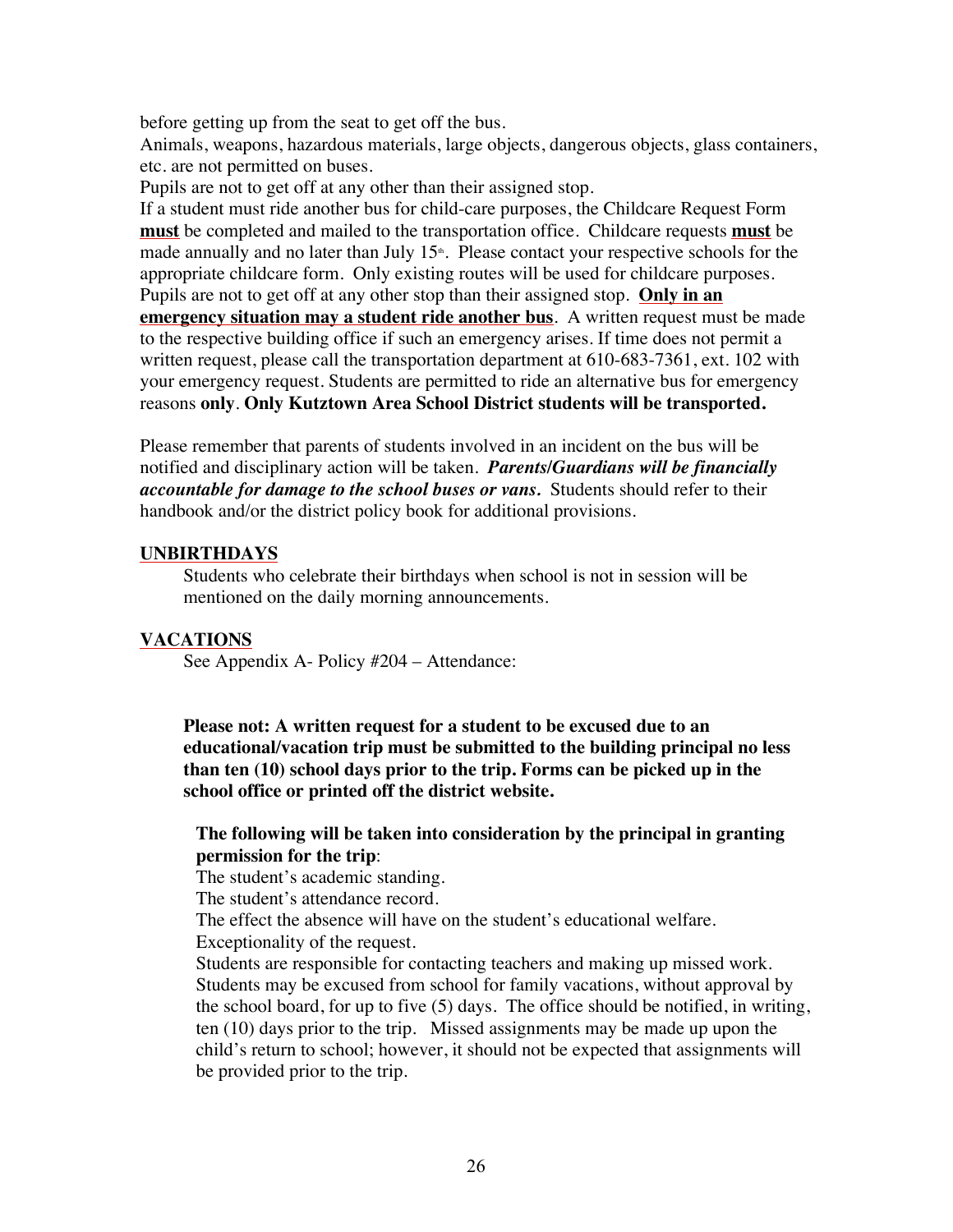**Student vacations will not be approved during PSSA testing periods. Please check the school district's calendar for specific dates.**

#### **VISITORS**

The main office is located at the main entrance of the building. Parents and other school visitors are asked to report directly to the office to sign in each time they enter and exit the building. Visitors are asked to **bring photo ID and wear a visitor badge during their stay.** 

#### **VOLUNTEERS**

Volunteers are always a welcome addition to our school community. *If you wish to volunteer in your child's classroom, you must contact your child's teacher. Please note that younger non-school age siblings (under age 5) are not permitted to be in classrooms with volunteers during the instructional school day.* Interested parties must complete necessary paperwork. Please contact our office staff if you need assistance.

#### **WEATHER**

In the event of inclement weather, parents need to ask a responsible adult to listen to the radio or TV for late starts and school cancellations. The district also uses the Connect Ed system. This system calls the home with the information of delays, early dismissals, or closing. You have the option to participate in the program or not.

#### **WEBSITE**

The Kutztown Area School District Website is available at **www.kasd.org.** It contains important information on a variety of topics.

#### **WORDS OF WISDOM**

Each morning on the announcements, students hear a positive message about making good choices and being a good person. These "Words of Wisdom" are part of our antibullying initiative designed to improve student and staff empathy and awareness of their daily choices.

#### **XYZ**

If you have "e**X**tra" items to be considered for next "**Y**ear's" handbook, feel free to "**Z**ip" them off to the office.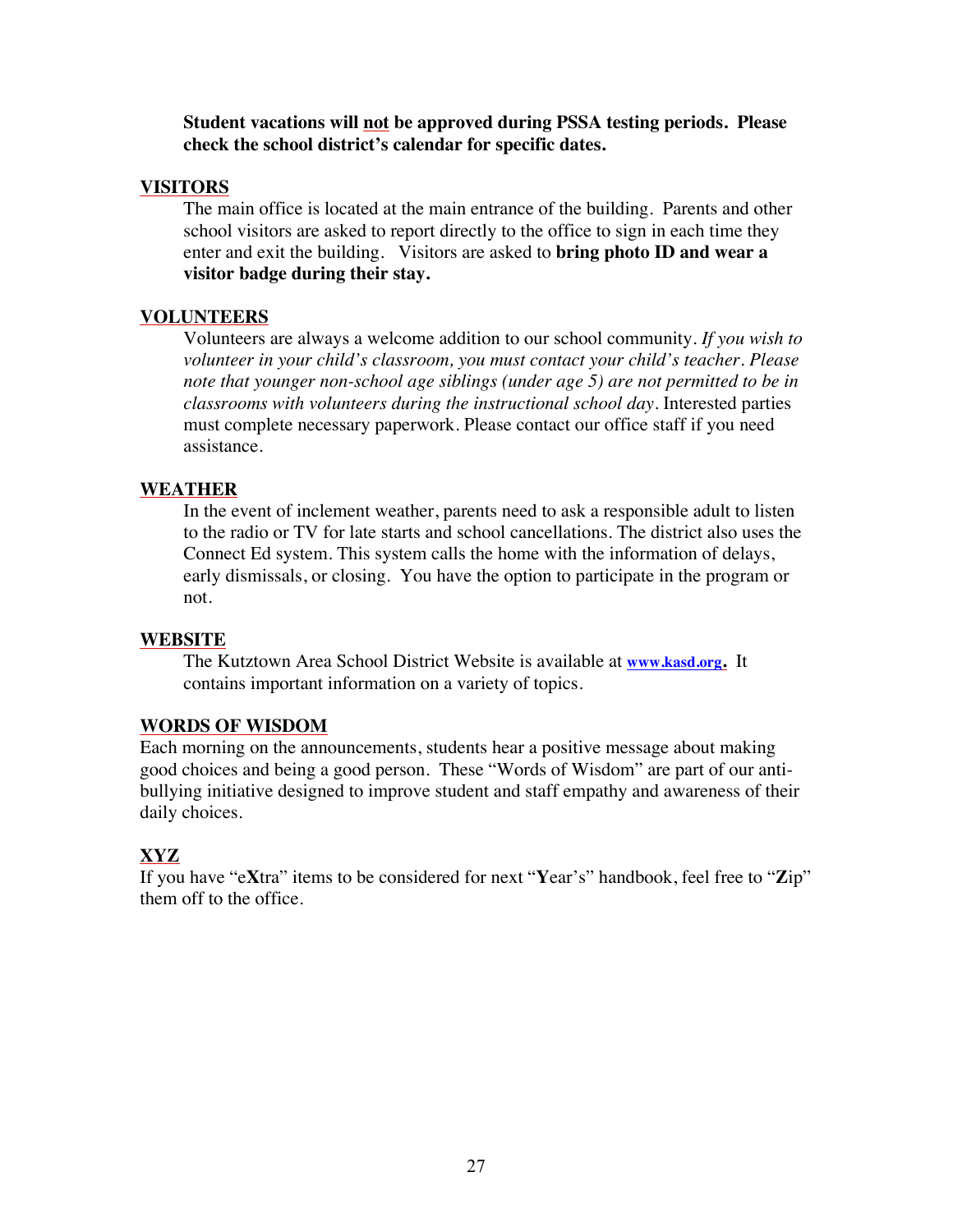### **Kutztown Area School District Health Services Authorization for Medication During School Hours**

If your child must receive medication during school hours and if you are unable to come to school to administer the medication, a day's supply of prescribed medication can be sent to school under the following conditions:

The day's supply of medication must be plainly marked with the child's name, name of medication, and the dosage. The school will hold the medication in the health room or office. It will be the child's responsibility to go to the office/health room at the correct time for administration of the medication.

\_\_\_\_\_\_\_\_\_\_\_\_\_\_\_\_\_\_\_\_\_\_\_\_\_\_\_\_\_\_\_\_\_\_\_\_\_\_\_\_\_\_\_\_\_\_\_\_\_\_\_\_\_\_\_\_\_\_\_\_\_\_\_\_\_\_\_\_\_\_\_\_\_\_\_\_\_\_

\_\_\_\_\_\_\_\_\_\_\_\_\_\_\_\_\_\_\_\_\_\_\_\_\_\_\_\_\_\_\_\_\_\_\_\_\_\_\_\_\_\_\_\_\_\_\_\_\_\_\_\_\_\_\_\_\_\_\_\_\_\_\_\_\_\_\_\_\_\_\_\_\_\_\_\_\_\_

\_\_\_\_\_\_\_\_\_\_\_\_\_\_\_\_\_\_\_\_\_\_\_\_\_\_\_\_\_\_\_\_\_\_\_\_\_\_\_\_\_\_\_\_\_\_\_\_\_\_\_\_\_\_\_\_\_\_\_\_\_\_\_\_\_\_\_\_\_\_\_\_\_\_\_\_\_\_

The prescribing physician must complete the following:

1- Child's full name:

2- Diagnosis:

3- Medication prescribed and term: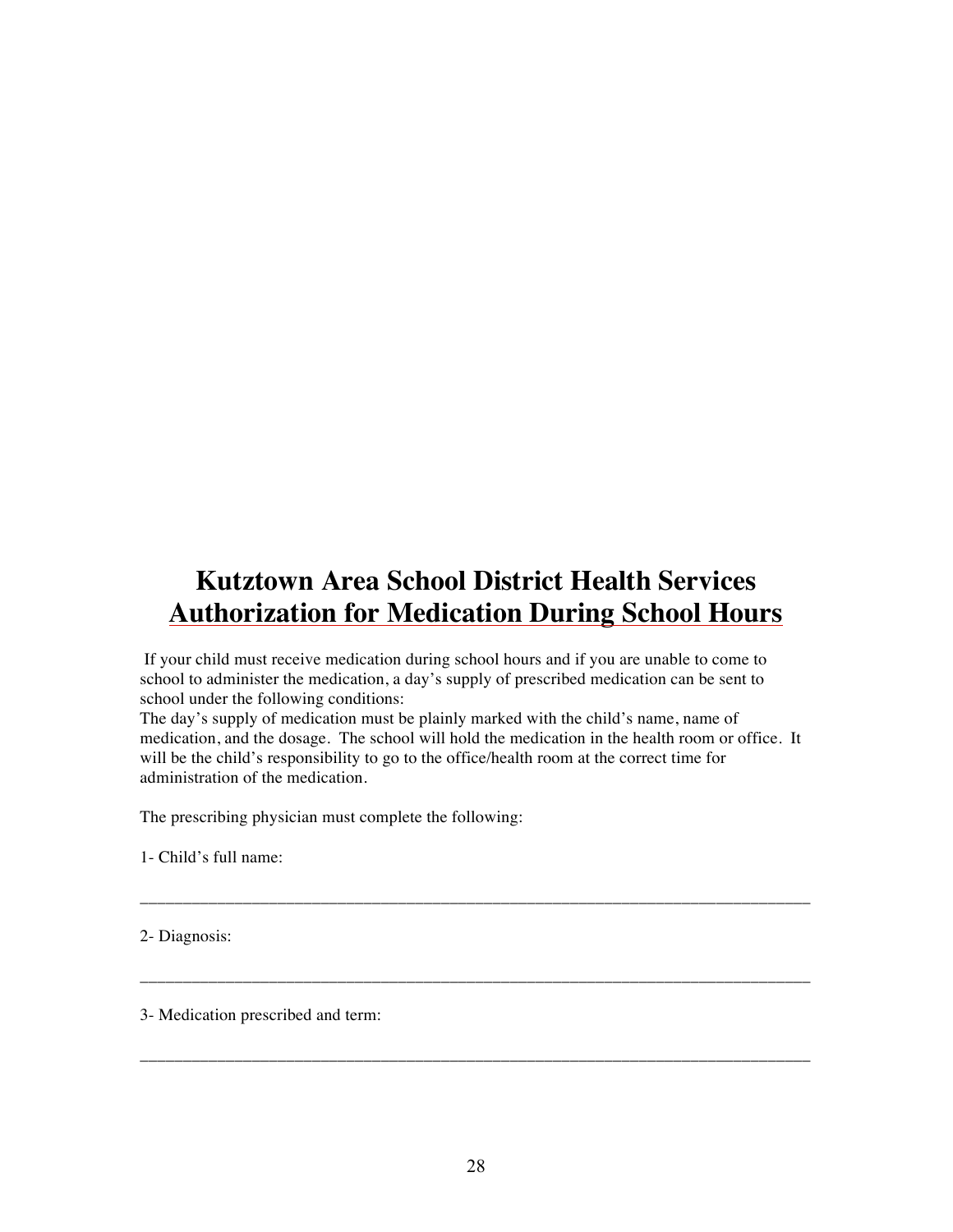4- Prescribed dosage and time schedule:

5- Any other medications the child is currently taking:

6- Side effects or limitations on activity:

I certify that it is imperative that the medication prescribed above be taken during the school hours.

\_\_\_\_\_\_\_\_\_\_\_\_\_\_\_\_\_\_\_\_\_\_\_\_\_\_\_\_\_\_\_\_\_\_\_\_\_\_\_\_\_\_\_ \_\_\_\_\_\_\_\_\_\_\_\_\_\_\_\_\_\_

\_\_\_\_\_\_\_\_\_\_\_\_\_\_\_\_\_\_\_\_\_\_\_\_\_\_\_\_\_\_\_\_\_\_\_\_\_\_\_\_\_\_\_\_\_\_\_\_\_\_\_\_\_\_\_\_\_\_\_\_\_\_\_\_\_\_\_\_\_\_\_\_\_\_\_\_\_\_

\_\_\_\_\_\_\_\_\_\_\_\_\_\_\_\_\_\_\_\_\_\_\_\_\_\_\_\_\_\_\_\_\_\_\_\_\_\_\_\_\_\_\_\_\_\_\_\_\_\_\_\_\_\_\_\_\_\_\_\_\_\_\_\_\_\_\_\_\_\_\_\_\_\_\_\_\_\_

\_\_\_\_\_\_\_\_\_\_\_\_\_\_\_\_\_\_\_\_\_\_\_\_\_\_\_\_\_\_\_\_\_\_\_\_\_\_\_\_\_\_\_\_\_\_\_\_\_\_\_\_\_\_\_\_\_\_\_\_\_\_\_\_\_\_\_\_\_\_\_\_\_\_\_\_\_\_

\_\_\_\_\_\_\_\_\_\_\_\_\_\_\_\_\_\_\_\_\_\_\_\_\_\_\_\_\_\_\_\_\_\_\_\_\_\_\_\_\_\_\_\_\_\_\_\_\_\_\_\_\_\_\_\_\_\_\_\_\_\_\_\_\_\_\_\_\_\_\_\_\_\_\_\_\_\_

\_\_\_\_\_\_\_\_\_\_\_\_\_\_\_\_\_\_\_\_\_\_\_\_\_\_\_\_\_\_\_\_\_\_\_\_\_\_\_\_\_\_\_\_\_\_\_\_\_\_\_\_\_\_\_\_\_\_\_\_\_\_\_\_\_\_\_\_\_\_\_\_\_\_\_\_\_\_

Physician's Signature Date

We request that the school personnel administer this prescribed medication to

\_\_\_\_\_\_\_\_\_\_\_\_\_\_\_\_\_\_\_\_\_\_\_\_\_\_\_\_\_\_\_\_\_\_\_\_\_\_\_\_\_\_\_ according to the attached directions from

---------------------------------------------------------------------------------------------------------------------

 (student's name) our attending physician. As a parent/guardian of this child, we hereby release the Kutztown Area School District and all of its employees from any and all liability for damages my child may suffer as a result of this request.

\_\_\_\_\_\_\_\_\_\_\_\_\_\_\_\_\_\_\_\_\_\_\_\_\_\_\_\_\_\_\_\_\_\_\_\_\_\_\_\_\_\_\_ \_\_\_\_\_\_\_\_\_\_\_\_\_\_\_\_\_\_\_

Signature of Parent/Guardian Date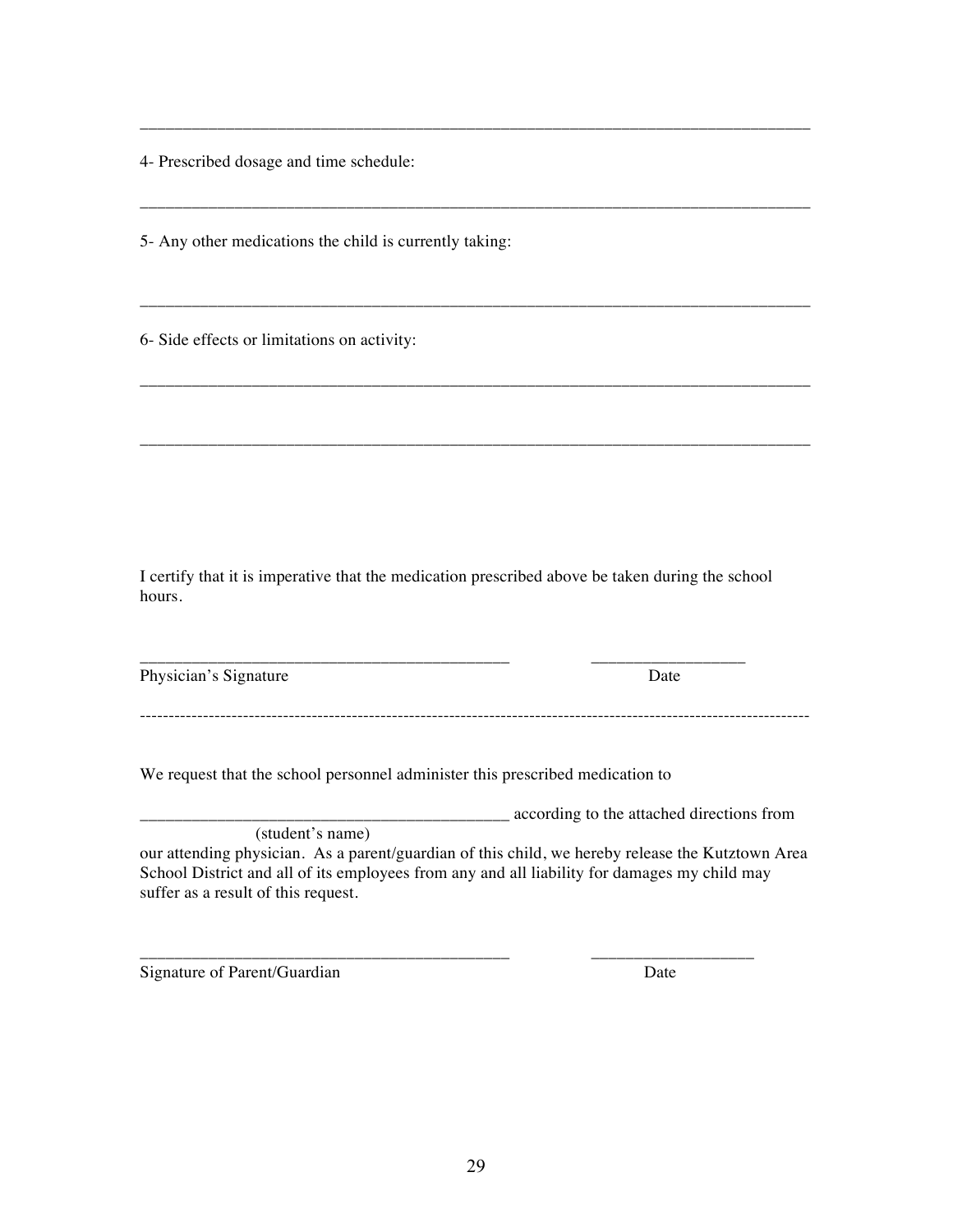#### **NOTICE TO PARENTS OF CHILDREN WHO RESIDE IN KUTZTOWN AREA SCHOOL DISTRICT PROGRAMS FOR ELIGIBLE OR PROTECTED HANDICAPPED STUDENTS**

In compliance with state and federal law, notice is hereby given by the Kutztown School District that it conducts ongoing identification activities as a part of its school program for the purpose of identifying students who may be in need of special education and related services (eligible students). If the District identifies your child as possibly needing such services, you will be notified of applicable procedures. Individualized services and programs are available for children who are determined to need specially designed instruction due to the following conditions:

- 1. Autism/pervasive development disorder 8. Neurological impairment<br>2. Blindness or visual impairment 9. Other health impairments
- 
- 2. Blindness or visual impairment 9. Other health impairment 3. Deafness or hearing impairment 10. Physical disability 3. Deafness or hearing impairment
- 4. Developmental delay 11. Emotional disturbance
- 
- 
- 7. Multi-handicapped
- 
- 
- 
- 
- 5. Mentally gifted 12. Specific learning disability<br>6. Mental retardation 13. Speech and language impair
	- 13. Speech and language impairment

 If you believe that your school-age child may be in need of special education services and related programs, or young child (age 3 to school-age) may be in need of early intervention, screening and evaluation processes designed to assess the needs of the child and his/her eligibility are available to you at no cost, upon written request. You may request screening and evaluation at any time, whether or not your child is enrolled in the District's public school program. Requests for evaluation and screening are to be made in writing to **Mrs. Stephanie Steigerwalt Greenwich Guidance Couselor)**.

In compliance with state and federal law, the **Kutztown Area School District** will provide to each protected handicapped student without discrimination or cost to the student or family,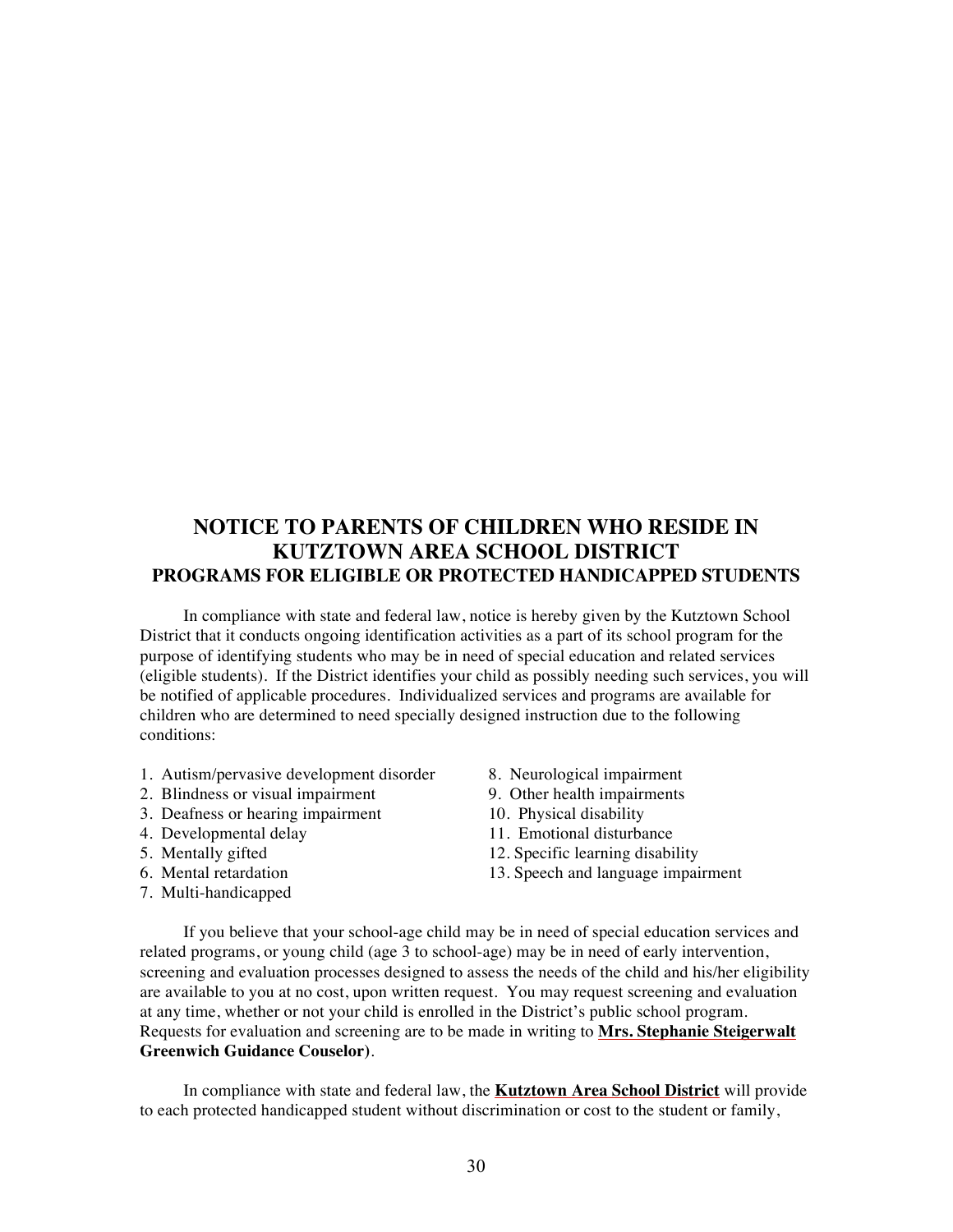those related aids, services or accommodations which are needed to provide equal opportunity to participate in and obtain the benefits of the school program and extracurricular activities to the maximum extent appropriate to the student's abilities. In order to qualify as a protected handicapped student the child must be school age with a physical or mental disability, which substantially limits or prohibits participation in or access to an aspect of the school program. These services and protections for "protected handicapped students" are distinct from those applicable to all eligible or exceptional students enrolled (or seeking enrollment) in special education programs.

For further information on the rights of parents and children, provision of services, evaluation and screening (including purpose, time and location), and rights to due process procedures, you may contact in writing the person listed above or any building principal, or to Mr. Matthew Link, Assistant Superintendent at the District Office (610-683-3261).

Confidentiality: All information gathered about your child is subject to the confidentiality provisions contained in federal and state law. The District has policies and procedures in effect governing the collection, maintenance, destruction and disclosure to third parties of this information. For information about these policies and procedures, as well as rights of confidentiality and access to educational records, you may contact in writing either person named above or any building principal.

#### **ABC Handbook Acknowledgement Form**

Dear Parent(s) / Guardian(s):

#### **Please sign and return this form to your child's classroom teacher by Friday, August 28.**

Student Name

Teacher Name

Our signatures below acknowledge that we have read and understand the contents in the Greenwich-Lenhartsville Elementary School ABC Parent Handbook and discussed them together.

\_\_\_\_\_\_\_\_\_\_\_\_\_\_\_\_\_\_\_\_\_\_\_\_\_\_\_\_\_\_\_\_\_\_\_\_\_\_\_\_\_\_\_\_\_ \_\_\_\_\_\_\_\_\_\_\_\_\_\_\_\_\_\_\_

\_\_\_\_\_\_\_\_\_\_\_\_\_\_\_\_\_\_\_\_\_\_\_\_\_\_\_\_\_\_\_\_\_\_\_\_\_\_\_\_\_\_\_\_\_ \_\_\_\_\_\_\_\_\_\_\_\_\_\_\_\_\_\_\_

Student Signature Date

Parent Signature Date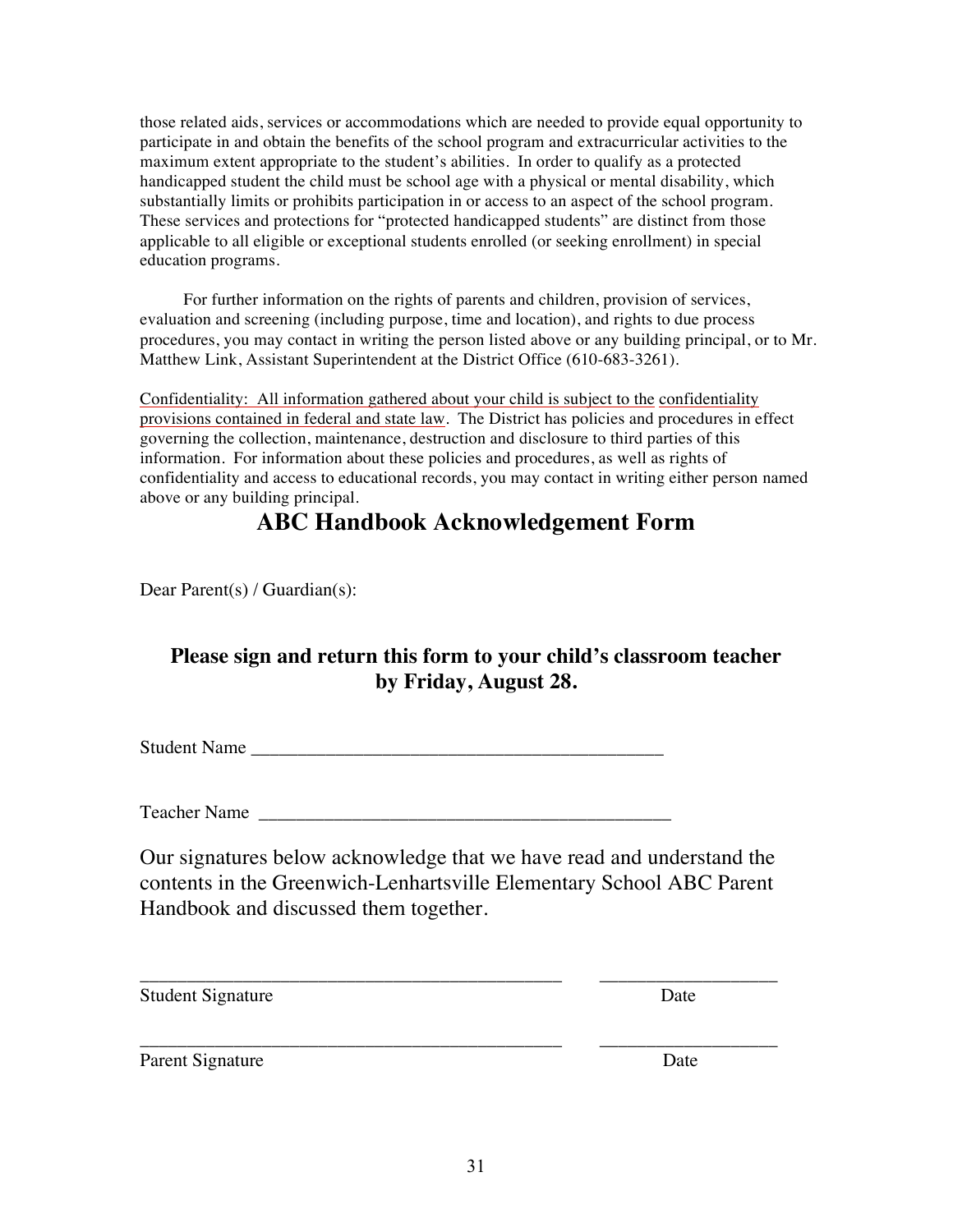# **Appendix A: Attendance Policy #204**